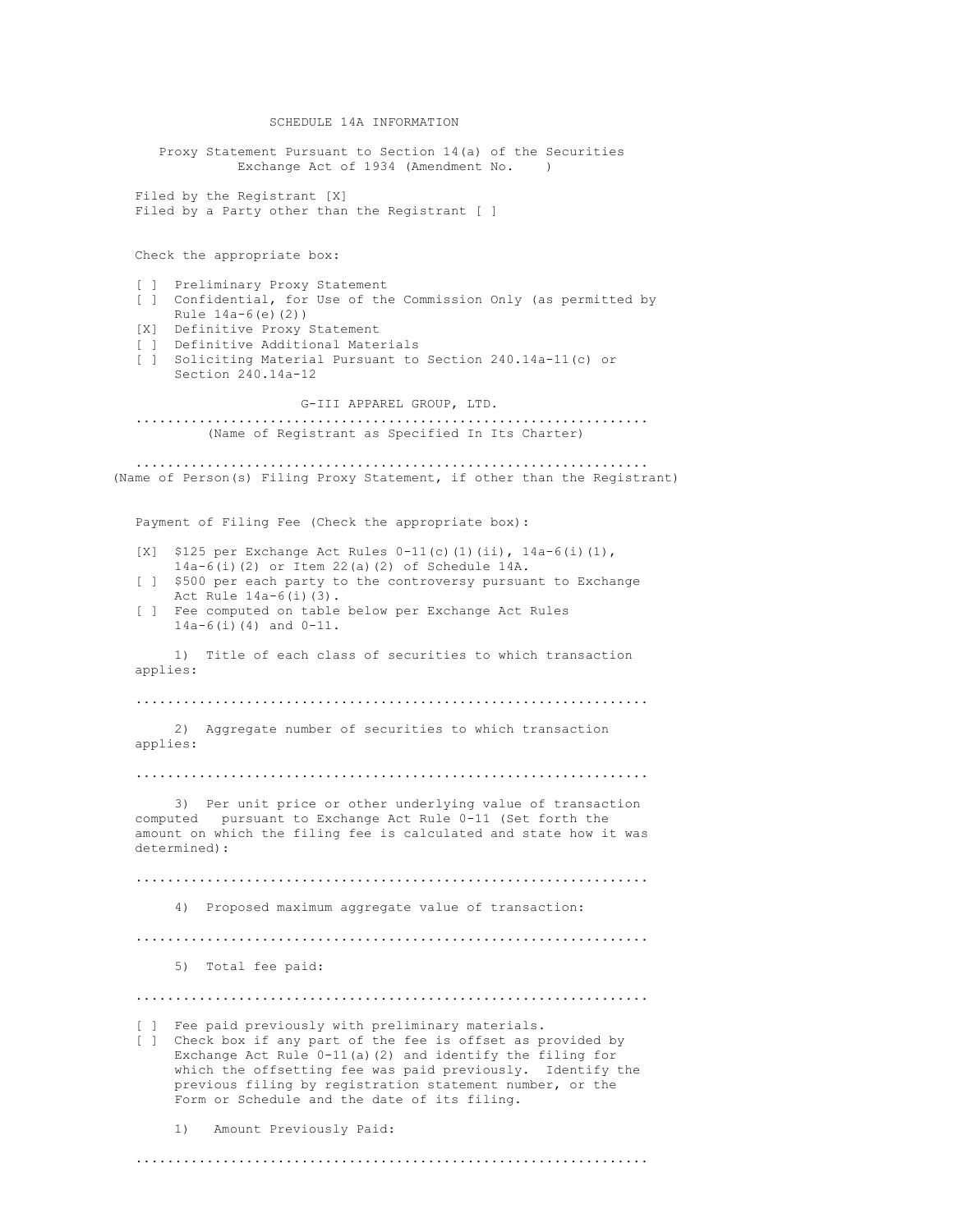2) Form, Schedule or Registration Statement No.:

................................................................. 3) Filing Party: ................................................................. 4) Date Filed: .................................................................

# [LOGO]

Dear Stockholder:

You are cordially invited to attend the Company's Annual Meeting of Stockholders to be held on Thursday, June 22, 1995 at 10:00 A.M., Eastern Standard Time, at the Company's facilities at 15 Enterprise Avenue, Secaucus, New Jersey.

The formal Notice of Meeting and the accompanying Proxy Statement set forth proposals for your consideration this year. You are being asked to elect directors and to ratify the appointment of Grant Thornton LLP as the independent certified public accountants of the Company.

At the meeting, the Board of Directors will also report on the affairs of the Company, and a discussion period will be provided for questions and comments of general interest to stockholders.

We look forward to greeting personally those of you who are able to be present at the meeting. However, whether or not you are able to be with us at the meeting, it is important that your shares be represented. Accordingly, you are requested to sign, date and mail, at your earliest convenience, the enclosed proxy in the envelope provided for your use.

Thank you for your cooperation.

Very truly yours, MORRIS GOLDFARB MORRIS GOLDFARB President and Chief Executive Officer

May 30, 1995

G-III APPAREL GROUP, LTD. 345 WEST 37TH STREET NEW YORK, NEW YORK 10018 ------------------------ NOTICE OF ANNUAL MEETING OF STOCKHOLDERS JUNE 22, 1995 ------------------------

NOTICE IS HEREBY GIVEN that the Annual Meeting of Stockholders of G-III Apparel Group, Ltd. (the 'Company') will be held on Thursday, June 22, 1995 at 10:00 A.M., Eastern Standard Time, at the Company's facilities at 15 Enterprise Avenue, Secaucus, New Jersey, for the following purposes:

(1) To elect nine directors to serve for the ensuing year.

(2) To consider and act upon a proposal to ratify the appointment of Grant Thornton LLP as the Company's independent certified public accountants for the fiscal year ending January 31, 1996.

(3) To transact such other business as may properly come before the Annual Meeting or any adjournment thereof.

Only stockholders of record at the close of business on May 5, 1995 will be entitled to notice of and to vote at the Annual Meeting or any adjournment thereof.

All stockholders are cordially invited to attend the Annual Meeting in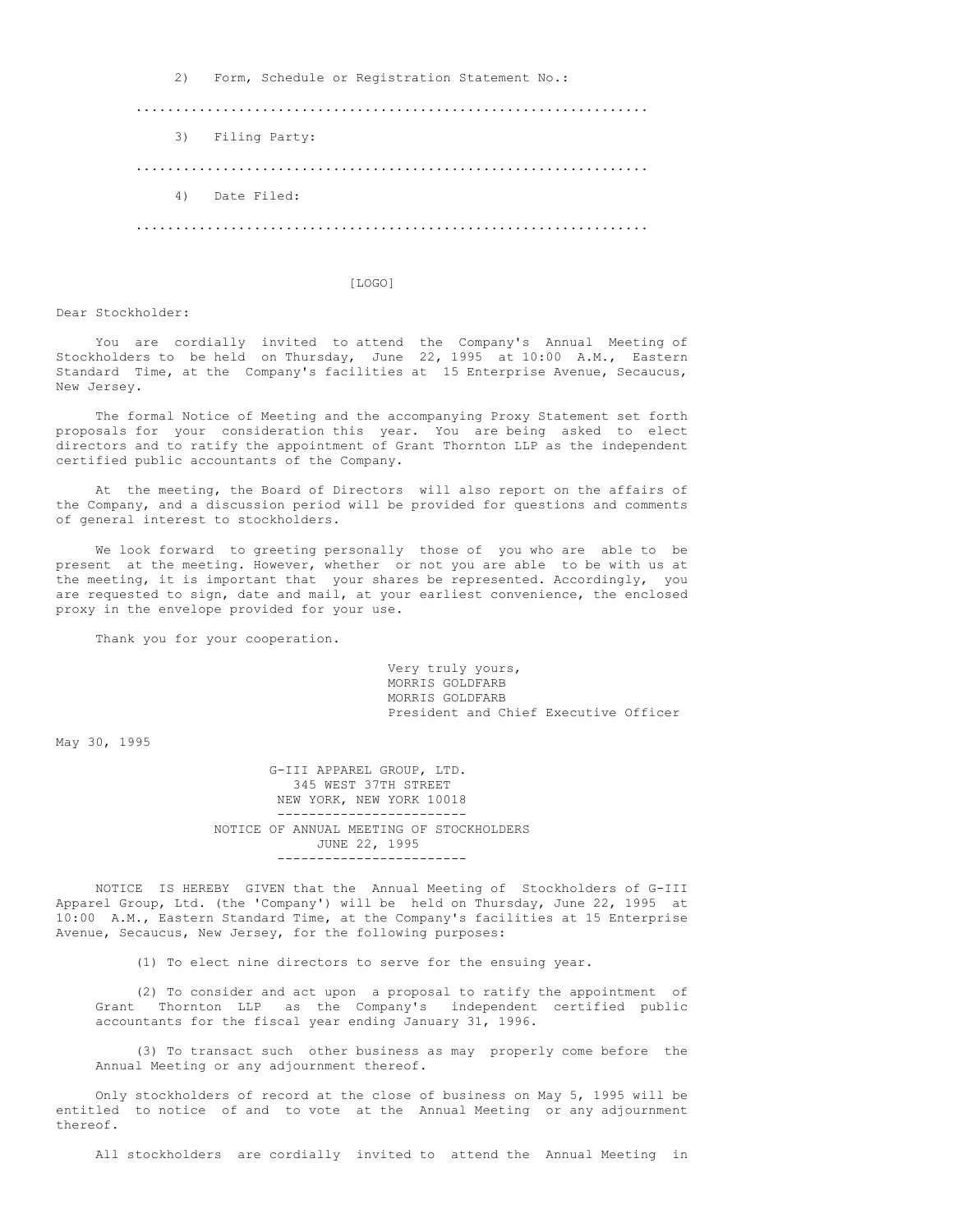person. HOWEVER, WHETHER OR NOT YOU PLAN TO ATTEND THE ANNUAL MEETING IN PERSON, EACH STOCKHOLDER IS URGED TO COMPLETE, DATE AND SIGN THE ENCLOSED FORM OF PROXY AND RETURN IT PROMPTLY IN THE ENVELOPE PROVIDED. No postage is required if the proxy is mailed in the United States. Stockholders who attend the Annual Meeting may revoke their proxy and vote their shares in person.

By Order of the Board of Directors

ALAN FELLER Secretary

New York, New York May 30, 1995

> G-III APPAREL GROUP, LTD. 345 WEST 37TH STREET NEW YORK, NEW YORK 10018 -------------------------------

> PROXY STATEMENT ------------------------------- GENERAL INFORMATION

#### GENERAL

This Proxy Statement (first mailed to stockholders on or about May 30, 1995) is furnished to the holders of Common Stock, par value \$.01 per share (the 'Common Stock'), of G-III Apparel Group, Ltd. (the 'Company') in connection with the solicitation by the Board of Directors of the Company of proxies for use at the Annual Meeting of Stockholders (the 'Annual Meeting'), or at any adjournment thereof, pursuant to the accompanying Notice of Annual Meeting of Stockholders. The Annual Meeting will be held on Thursday, June 22, 1995, at 10:00 A.M., Eastern Standard Time, at the Company's facilities at 15 Enterprise Avenue, Secaucus, New Jersey.

It is proposed that at the Annual Meeting: (i) nine directors will be elected and (ii) the appointment of Grant Thornton LLP as the independent certified public accountants of the Company for the fiscal year ending January 31, 1996 will be ratified.

Management currently is not aware of any other matters which will come before the Annual Meeting. If any other matters properly come before the Annual Meeting, the persons designated as proxies intend to vote in accordance with their best judgment on such matters.

Proxies for use at the Annual Meeting are being solicited by the Board of Directors of the Company. Proxies will be solicited chiefly by mail; however, certain officers, directors, employees and agents of the Company, none of whom will receive additional compensation therefor, may solicit proxies by telephone, telegram or other personal contact. The Company will bear the cost of the solicitation of the proxies, including postage, printing and handling, and will reimburse the reasonable expenses of brokerage firms and others for forwarding material to beneficial owners of shares of Common Stock.

### REVOCABILITY AND VOTING OF PROXY

A form of proxy for use at the Annual Meeting and a return envelope for the proxy are enclosed. Unless otherwise indicated on the form of proxy, shares of Common Stock represented by any proxy in the enclosed form, assuming the proxy is properly executed and received by the Company prior to the Annual Meeting, will be voted with respect to the following items on the agenda: (i) the election of each of the nominees for director as shown on the form of proxy and (ii) the appointment of Grant Thornton LLP as the independent certified public accountants of the Company.

Stockholders may revoke the authority granted by their execution of a proxy at any time prior to the effective exercise of the powers conferred by that proxy, by filing with the Secretary of the Company a written notice of revocation or a duly executed proxy bearing a later date, or by voting in person at the meeting. Shares of Common Stock represented by executed and unrevoked proxies will be voted in accordance with the instructions specified in such proxies. If no specifications are given, the proxies

intend to vote the shares represented thereby 'for' the election of each of the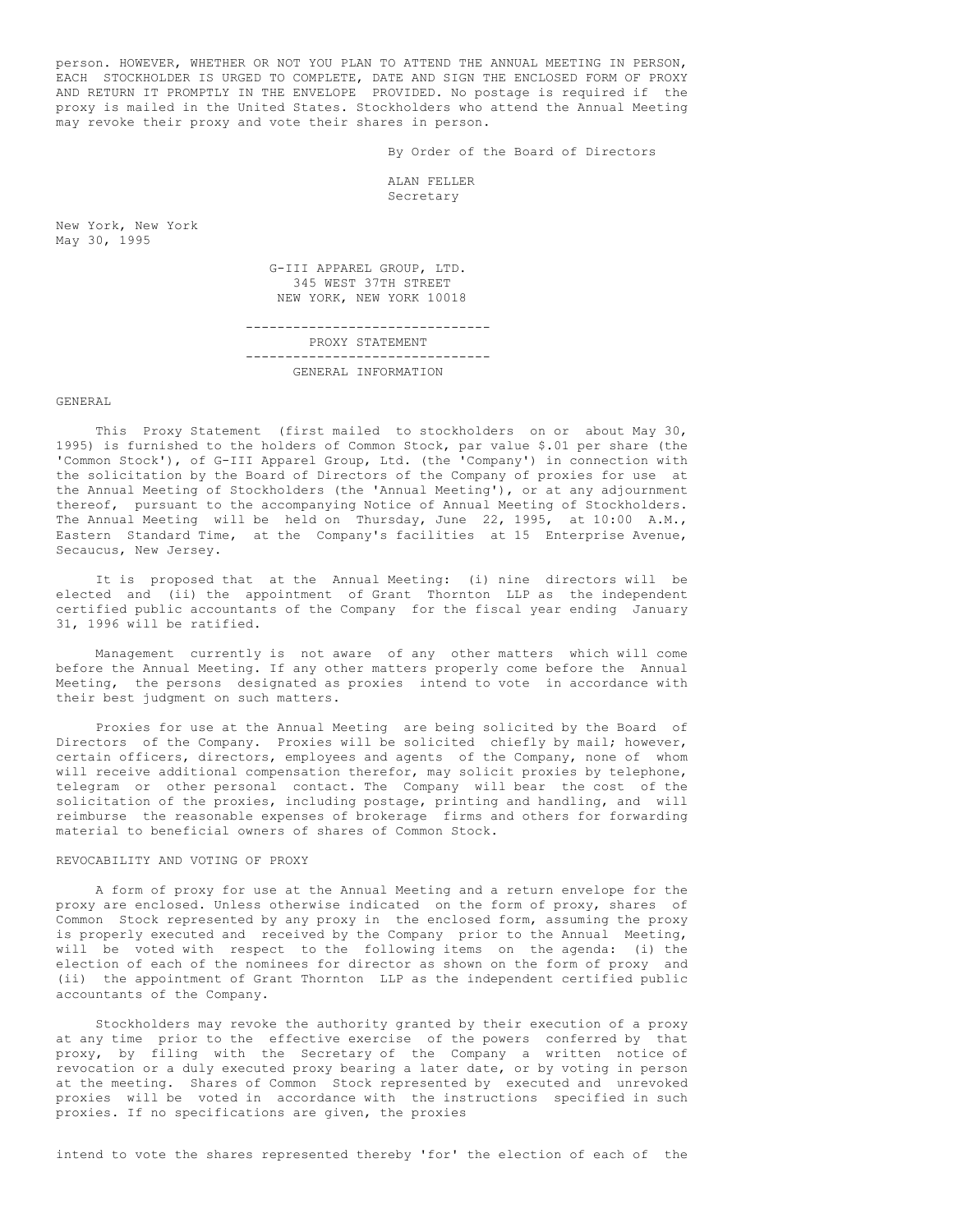nominees for director as shown on the form of proxy and 'for' the ratification of the appointment of Grant Thornton LLP as the independent certified public accountants of the Company, and in accordance with their best judgment on any other matters which may properly come before the meeting.

# RECORD DATE AND VOTING RIGHTS

On May 5, 1995, there were 6,459,381 shares of Common Stock outstanding, each of which shares is entitled to one vote upon each of the matters to be presented at the Annual Meeting. Only stockholders of record at the close of business on May 5, 1995 are entitled to notice of and to vote at the Annual Meeting or any adjournment thereof. The holders of a majority of the outstanding shares of Common Stock, present in person or by proxy and entitled to vote, will constitute a quorum at the Annual Meeting. Abstentions and broker non-votes will be counted for purposes of determining the presence or absence of a quorum, but will not be counted with respect to the specific matter being voted upon. 'Broker non-votes' are shares held by brokers or nominees which are present in person or represented by proxy, but which are not voted on a particular matter because instructions have not been received from the beneficial owner.

The affirmative vote of the holders of a plurality of the shares of Common Stock present in person or represented by proxy and entitled to vote at the Annual Meeting is required for the election of directors. The affirmative vote of the holders of a majority of the shares of Common Stock present in person or represented by proxy and entitled to vote at the Annual Meeting is required for the ratification of the appointment of Grant Thornton LLP.

 $\mathfrak{D}$ 

# BENEFICIAL OWNERSHIP OF COMMON STOCK BY CERTAIN STOCKHOLDERS AND MANAGEMENT

The following table sets forth information as of April 1, 1995 (except as otherwise noted in the footnotes) regarding the beneficial ownership of the Company's Common Stock of: (i) each person known by the Company to own beneficially more than five percent of the outstanding Common Stock; (ii) each director and nominee for director of the Company; (iii) each executive officer named in the Summary Compensation Table (see 'Executive Compensation' below); and (iv) all directors and executive officers of the Company as a group. Except as otherwise specified, the named beneficial owner has the sole voting and investment power over the shares listed.

| NAME AND ADDRESS OF BENEFICIAL OWNER                         | AMOUNT AND NATURE OF PERCENTAGE<br>BENEFICIAL OWNERSHIP OF<br>COMMON STOCK COMMON STOCK | OF           |
|--------------------------------------------------------------|-----------------------------------------------------------------------------------------|--------------|
|                                                              |                                                                                         | ------------ |
|                                                              |                                                                                         |              |
|                                                              |                                                                                         | 18.1%        |
|                                                              |                                                                                         |              |
|                                                              | 304,989(4)                                                                              | 4.7%         |
| 433 Bushaway Road                                            |                                                                                         |              |
| Wayzata, MN 55391                                            |                                                                                         |              |
|                                                              | 7,350(5)                                                                                | $\star$      |
| 4695 Forestview Lane                                         |                                                                                         |              |
| Plymouth, MN 55442                                           |                                                                                         |              |
|                                                              | 21,000(6)                                                                               | $\star$      |
|                                                              | 30.555(6)                                                                               |              |
|                                                              | 4,890(7)                                                                                |              |
| c/o Smeets Thesseling & van Bokhorst                         |                                                                                         |              |
| 805 Third Avenue                                             |                                                                                         |              |
| New York, NY 10022                                           |                                                                                         |              |
|                                                              | 7,875(8)                                                                                | $\star$      |
| c/o Green & Weiss                                            |                                                                                         |              |
| 225 West 34th Street                                         |                                                                                         |              |
| New York, NY 10001                                           |                                                                                         |              |
|                                                              | 1,680(6)                                                                                | $\star$      |
| c/o Sea Oaks                                                 |                                                                                         |              |
| 8785 Lakeside Boulevard                                      |                                                                                         |              |
| Vero Beach, FL 32963                                         |                                                                                         |              |
|                                                              | 518,420                                                                                 | 8.0%         |
| 82 Devonshire Street                                         |                                                                                         |              |
| Boston, MA 02109                                             |                                                                                         |              |
|                                                              | 386,340                                                                                 | 6.0%         |
| 1299 Ocean Avenue                                            |                                                                                         |              |
| 11th Floor                                                   |                                                                                         |              |
| Santa Monica, CA 90401                                       |                                                                                         |              |
|                                                              | 40,855(6)                                                                               | $\star$      |
|                                                              | 17,650(6)                                                                               | $\star$      |
| All directors and executive officers as a group (16 persons) | 3,646,329(7)(11)                                                                        | 53.7%        |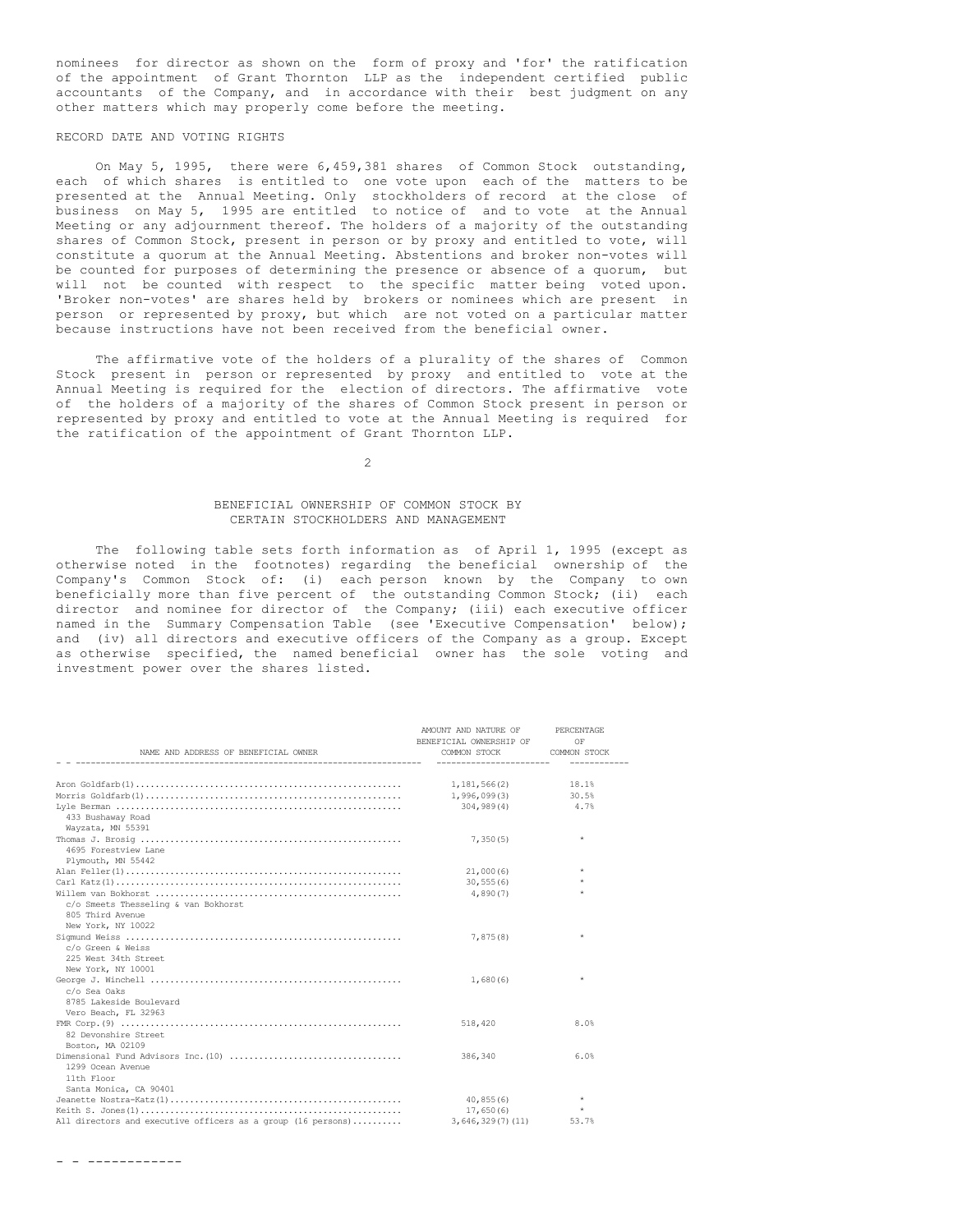\* Less than one percent.

(1) The address of such individual is c/o G-III Apparel Group, Ltd., 345 West 37th Street, New York, New York 10018.

(footnotes continued on next page)

3

(footnotes continued from previous page)

- (2) Includes 74,250 shares of Common Stock which may be acquired within 60 days upon the exercise of options.
- (3) Includes 94,250 Shares of Common Stock which may be acquired within 60 days upon the exercise of options.
- (4) Includes 5,040 shares of Common Stock which may be acquired within 60 days upon the exercise of options.
- (5) Includes 4,200 shares of Common Stock which may be acquired within 60 days upon the exercise of options.
- (6) Shares may be acquired within 60 days upon the exercise of options.
- (7) Includes an aggregate of 210 shares held by Mr. van Bokhorst's children. Mr. van Bokhorst expressly disclaims beneficial ownership of these shares. Also includes 1,680 shares of Common Stock which may be acquired within 60 days upon the exercise of options.
- (8) Includes 6,300 shares of Common Stock which may be acquired within 60 days upon the exercise of options.
- (9) Information is derived from the Schedule 13G, dated February 13, 1995 (the 'FMR Schedule 13G'), filed by the FMR Corp. ('FMR') with the Securities and Exchange Commission (the 'Commission'). The FMR Schedule 13G states that Fidelity Management & Research Company, a wholly owned subsidiary of FMR and a registered investment adviser, is deemed to have beneficial ownership of the 518,420 shares of the Company's Common Stock as of December 31, 1994, as a result of its acting as investment adviser to Fidelity Low-Priced Stock Fund, a registered open-end investment company which owned the 518,420 shares.
- (10) Information is derived from the Schedule 13G, dated January 30, 1995 (the 'DFA Schedule 13G'), filed by Dimensional Fund Advisors Inc. ('DFA') with the Commission. The DFA Schedule 13G states that DFA is deemed to have beneficial ownership as of December 31, 1994 of 386,340 shares of the Company's Common Stock, all of which shares are held in portfolios of DFA Investment Dimensions Group Inc., a registered open-end investment company, or in series of the DFA Investment Trust Company, a Delaware business trust, or the DFA Group Trust and DFA Participation Group Trust, investment vehicles for qualified employee benefit plans, for all of which DFA serves as investment manager. DFA disclaims beneficial ownership of all such shares.
- (11) Includes an aggregate of 329,280 shares which may be acquired within 60 days upon the exercise of options.

## PROPOSAL NO. 1 -- ELECTION OF DIRECTORS

Nine directors (constituting the entire Board) are to be elected at the Annual Meeting. Unless otherwise specified, the enclosed proxy will be voted in favor of the persons named below (all of whom are currently directors of the Company) to serve until the next annual meeting of stockholders and until their respective successors shall have been duly elected and qualified. If any of these nominees becomes unavailable for any reason, or if a vacancy should occur before the election, the shares represented by the proxy will be voted for the person, if any, who is designated by the Board of Directors to replace the nominee or to fill the vacancy on the Board. All nominees have consented to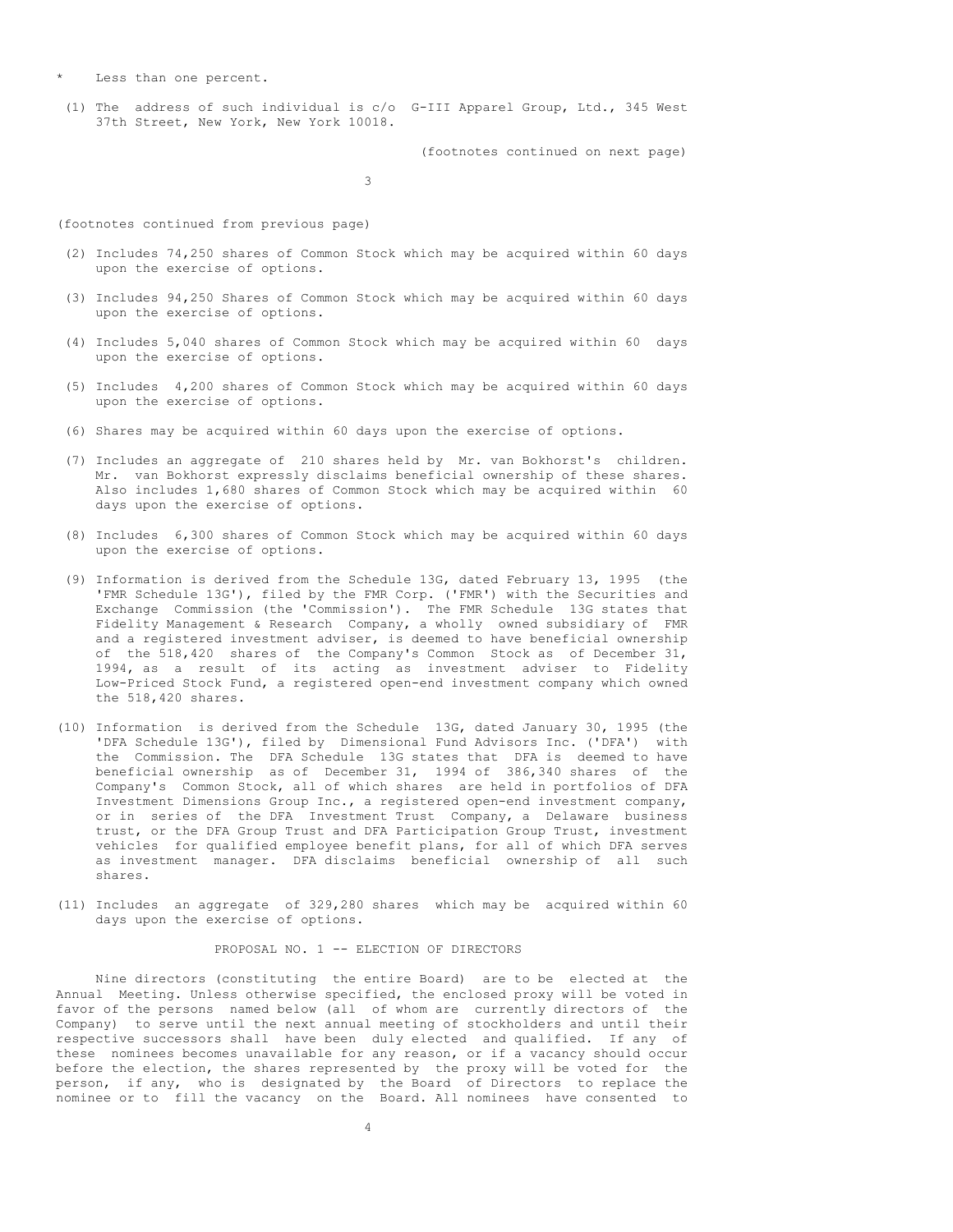be named and have indicated their intent to serve if elected. The Board of Directors has no reason to believe that any of the nominees will be unable to serve or that any vacancy on the Board of Directors will occur.

The nominees, their respective ages, the year in which each first became a director of the Company and their principal occupations or employment during the past five years are as follows:

| NOMINEE             | AGE. | YEAR FIRST<br><b>BECAME</b><br><b>DIRECTOR</b> | PRINCIPAL OCCUPATION<br>DURING THE PAST FIVE YEARS                                                                                                                                                                                                                                                                                                                                                                                                                                                                                                                                                                                                                            |
|---------------------|------|------------------------------------------------|-------------------------------------------------------------------------------------------------------------------------------------------------------------------------------------------------------------------------------------------------------------------------------------------------------------------------------------------------------------------------------------------------------------------------------------------------------------------------------------------------------------------------------------------------------------------------------------------------------------------------------------------------------------------------------|
| Morris Goldfarb 44  |      | 1974                                           | President and Chief Executive Officer of the Company. Served as<br>either President or Vice President of the Company and its<br>predecessors since its formation in 1974. Director of Grand<br>Casinos, Inc.                                                                                                                                                                                                                                                                                                                                                                                                                                                                  |
| Aron Goldfarb       | 72   | 1974                                           | Chairman of the Board of the Company. Served as either President<br>or Vice President of the Company and its predecessors since<br>its formation in 1974. As of January 1, 1995, Mr. Goldfarb<br>became a consultant to the Company.                                                                                                                                                                                                                                                                                                                                                                                                                                          |
| Lyle Berman         | 53   | 1989                                           | Since February 1991, Chairman and Chief Executive Officer of<br>Grand Casinos, Inc. From July 1987 to January 1991, President<br>or Chairman of Berman Consulting Corporation. From March 1987<br>until November 1988, Chairman of the Board of Directors,<br>President and Chief Executive Officer of Bermans Specialty<br>Stores, Inc., a leather retailer. From July 1987 to August<br>1989, President and Treasurer of Ante Corp., a corporation<br>with which the Company was merged in 1989. Director of Casino<br>Data Systems, Casino Hospitality Corp., Grand Casinos, Inc.,<br>Innovative Gaming Corporation of America and Mississippi<br>Gaming Development Corp. |
| Thomas J. Brosig    | 45   | 1992                                           | Since August 1994, Executive Vice President of Grand Casinos,<br>Inc. From February 1991 to August 1994, Chief Operating<br>Officer of Grand Casinos, Inc. From April 1990 to January<br>1991, Vice President of Berman Consulting Corporation. From<br>August 1989 through March 1990, Executive Vice President of<br>Administration and Finance of the Company. Director of Grand<br>Casinos, Inc. and Game Financial Corporation                                                                                                                                                                                                                                           |
| Alan Feller         | 53   | 1995                                           | Vice President -- Finance and Administration, Treasurer and<br>Secretary of the Company since March 1990 and Chief Financial<br>Officer of the Company since January 1990.                                                                                                                                                                                                                                                                                                                                                                                                                                                                                                    |
| Carl Katz           | 55   | 1989                                           | Executive Vice President of Siena Leather Ltd. ('Siena'), a<br>subsidiary of the Company, since 1989. Prior thereto, Vice<br>President of Siena since 1981.                                                                                                                                                                                                                                                                                                                                                                                                                                                                                                                   |
| Willem van Bokhorst | 48   | 1989                                           | Partner in the Netherlands Antilles law firm of Smeets,<br>Thesseling and van Bokhorst for more than the past five years.                                                                                                                                                                                                                                                                                                                                                                                                                                                                                                                                                     |

5

|                       |     | YEAR FIRST      |                                                                                                                                                                                                                                          |
|-----------------------|-----|-----------------|------------------------------------------------------------------------------------------------------------------------------------------------------------------------------------------------------------------------------------------|
|                       |     | <b>BECAME</b>   | PRINCIPAL OCCUPATION                                                                                                                                                                                                                     |
| NOMINEE               | AGE | <b>DIRECTOR</b> | DURING THE PAST FIVE YEARS                                                                                                                                                                                                               |
|                       |     |                 |                                                                                                                                                                                                                                          |
| Sigmund Weiss 74      |     | 1974            | Certified public accountant since 1948. Operated a general<br>accounting practice for the past 35 years. Served as an<br>accountant for the Company since its inception.                                                                 |
| George J. Winchell 69 |     | 1990            | Retired as Senior Vice President of W.R. Grace & Co. in 1994.<br>Since joining W.R. Grace & Co. in 1949, held positions with<br>controller's office, the Specialty Chemicals Group, the Office<br>of the President and the Retail Group. |

Aron Goldfarb and Morris Goldfarb are father and son, respectively. Carl Katz and Jeanette Nostra-Katz, Executive Vice President of the Company and of Siena, are married to each other.

The Board of Directors of the Company has several committees, including an Executive Committee, Audit Committee, Option Committee and Compensation Committee. During the fiscal year ended January 31, 1995, each director in office during such fiscal year attended not less than 75% of the aggregate number of meetings of the Board of Directors and of meetings of committees of the Board on which he served, except for George J. Winchell and Willem van Bokhorst. The Board of Directors held three meetings and acted three times by unanimous written consent during the fiscal year ended January 31, 1995.

The Executive Committee, composed of Morris Goldfarb, Aron Goldfarb and Carl Katz, is vested with the powers of the Board of Directors, to the fullest extent permitted by law, between meetings of the Board. The Executive Committee met three times during the fiscal year ended January 31, 1995, with all members of the Committee in attendance.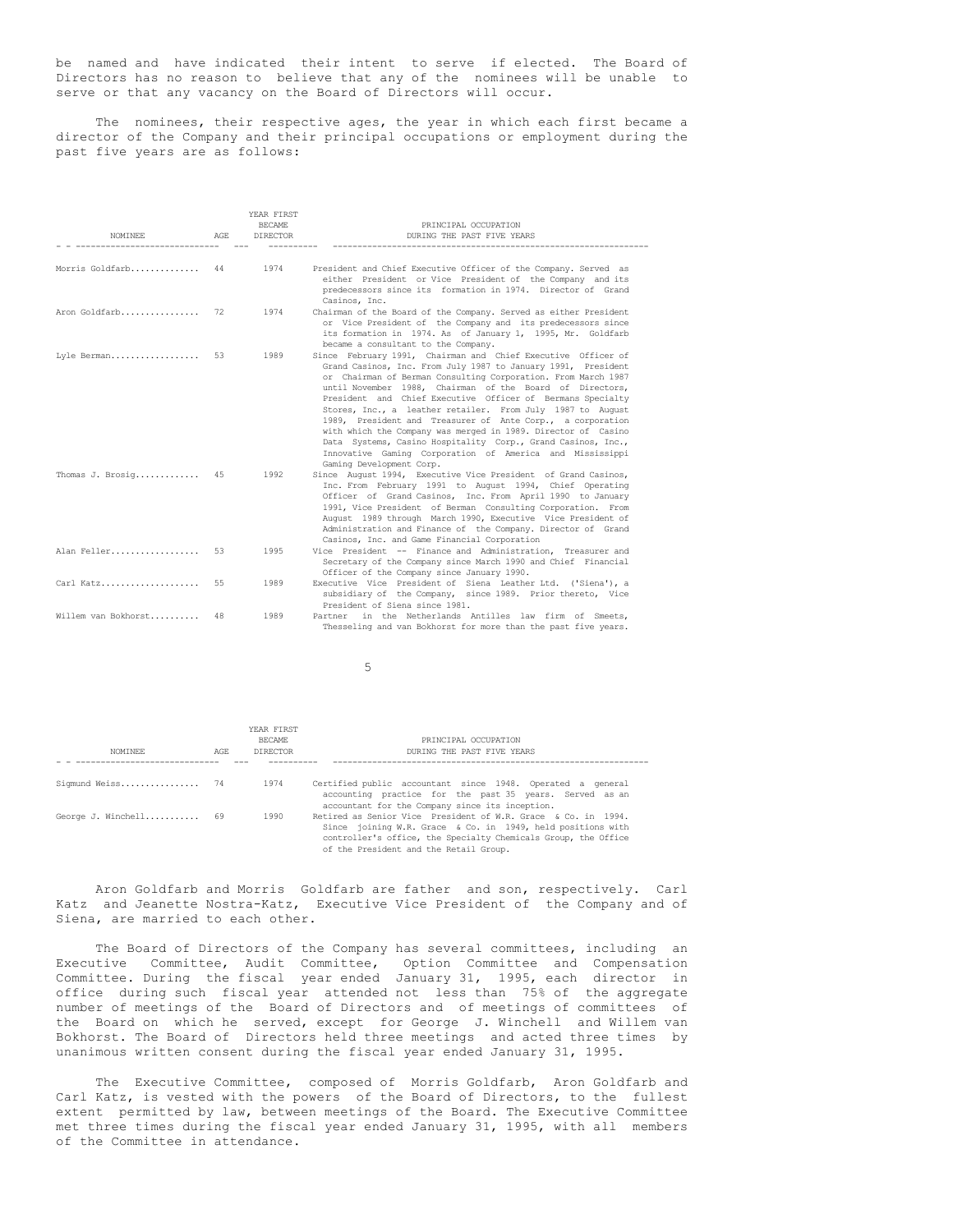The Audit Committee, composed of Lyle Berman, Sigmund Weiss and Willem van Bokhorst, is charged with reviewing the Company's audit and meeting with the Company's independent accountants to review the Company's internal controls and financial management practices. The Audit Committee met once during the fiscal year ended January 31, 1995, with Messrs. Berman and Weiss in attendance.

The Option Committee, composed of George Winchell and Willem van Bokhorst, is empowered to oversee and make all decisions regarding the Company's 1989 Stock Option Plan (the '1989 Plan'), functioning as the 'Committee' under the Plan. The Option Committee acted by unanimous written consent four times in the fiscal year ended January 31, 1995. The G-III Apparel Group, Ltd. Stock Option Plan For Non-Employee Directors (the 'Non-Employee Directors Plan') administered by the Board of Directors.

The Compensation Committee, composed of Thomas J. Brosig and Sigmund Weiss, was established in March 1994 to establish and review compensation practices and policies of the Company. The Compensation Committee is empowered to recommend and/or set the compensation for the executive officers and key employees of the Company as well as authorize and approve employment agreements. The Compensation Committee acted by unanimous written consent once in the fiscal year ended January 31, 1995.

#### VOTE REQUIRED

The nine nominees receiving the highest number of affirmative votes of the shares present in person or represented by proxy and entitled to vote for them shall be elected as directors. Only votes

6

cast for a nominee will be counted, except that the accompanying proxy will be voted for all nominees in the absence of instructions to the contrary. Abstentions, broker non-votes and instructions on the accompanying proxy card to withhold authority to vote for one or more nominees will not be counted as a vote for any such nominee.

THE BOARD OF DIRECTORS DEEMS THE ELECTION AS DIRECTORS OF THE NINE NOMINEES LISTED ABOVE TO BE IN THE BEST INTERESTS OF THE COMPANY AND ITS STOCKHOLDERS AND RECOMMENDS A VOTE 'FOR' THEIR ELECTION.

### EXECUTIVE COMPENSATION

The following table sets forth information concerning all cash and non-cash compensation awarded to, earned by or paid to the Company's chief executive officer and each of the four other most highly compensated executive officers for the fiscal year ended January 31, 1995 for services in all capacities to the Company and its subsidiaries.

#### SUMMARY COMPENSATION TABLE

|                                                                                     |      |           | ANNUAL<br>COMPENSATION (1)                                                                                                                                                                                                                                                                                                                                                                                                                                                 | <b>T.ONG-TERM</b><br>COMPENSATION                                                                                                                                                                                                                                                                                                                                                                                                                                          |                                                |
|-------------------------------------------------------------------------------------|------|-----------|----------------------------------------------------------------------------------------------------------------------------------------------------------------------------------------------------------------------------------------------------------------------------------------------------------------------------------------------------------------------------------------------------------------------------------------------------------------------------|----------------------------------------------------------------------------------------------------------------------------------------------------------------------------------------------------------------------------------------------------------------------------------------------------------------------------------------------------------------------------------------------------------------------------------------------------------------------------|------------------------------------------------|
|                                                                                     |      |           |                                                                                                                                                                                                                                                                                                                                                                                                                                                                            | OPTIONS                                                                                                                                                                                                                                                                                                                                                                                                                                                                    | ALL OTHER                                      |
| NAME AND PRINCIPAL POSITION YEAR(2) SALARY(\$) BONUS(\$) (#)(3) COMPENSATION(\$)(4) |      |           |                                                                                                                                                                                                                                                                                                                                                                                                                                                                            |                                                                                                                                                                                                                                                                                                                                                                                                                                                                            |                                                |
|                                                                                     |      |           |                                                                                                                                                                                                                                                                                                                                                                                                                                                                            |                                                                                                                                                                                                                                                                                                                                                                                                                                                                            |                                                |
| Morris Goldfarb                                                                     | 1995 |           | $$605, 917$ --                                                                                                                                                                                                                                                                                                                                                                                                                                                             |                                                                                                                                                                                                                                                                                                                                                                                                                                                                            | $140,500(5)$ $\frac{14}{628}$                  |
| President and Chief Executive Officer                                               | 1994 |           | $$650,000$ --                                                                                                                                                                                                                                                                                                                                                                                                                                                              | $\mathcal{L} = \mathcal{L}$                                                                                                                                                                                                                                                                                                                                                                                                                                                | \$14,628                                       |
|                                                                                     | 1993 |           | $$325,000$ -- (6)                                                                                                                                                                                                                                                                                                                                                                                                                                                          | 52,500                                                                                                                                                                                                                                                                                                                                                                                                                                                                     | $5 \quad 7.314$                                |
|                                                                                     | 1992 | \$500,000 | \$223,280                                                                                                                                                                                                                                                                                                                                                                                                                                                                  | the company of the company                                                                                                                                                                                                                                                                                                                                                                                                                                                 | \$14,628                                       |
| Aron Goldfarb                                                                       | 1995 |           | $$353,239$ --                                                                                                                                                                                                                                                                                                                                                                                                                                                              | 30,000(8)                                                                                                                                                                                                                                                                                                                                                                                                                                                                  | \$31,907                                       |
| Chairman of the Board (7)                                                           | 1994 | \$475,500 | $\frac{1}{2} \frac{1}{2} \left( \frac{1}{2} \right) \left( \frac{1}{2} \right) \left( \frac{1}{2} \right) \left( \frac{1}{2} \right) \left( \frac{1}{2} \right) \left( \frac{1}{2} \right) \left( \frac{1}{2} \right) \left( \frac{1}{2} \right) \left( \frac{1}{2} \right) \left( \frac{1}{2} \right) \left( \frac{1}{2} \right) \left( \frac{1}{2} \right) \left( \frac{1}{2} \right) \left( \frac{1}{2} \right) \left( \frac{1}{2} \right) \left( \frac{1}{2} \$        | and the company of the company                                                                                                                                                                                                                                                                                                                                                                                                                                             | \$31,907                                       |
|                                                                                     | 1993 | \$237,500 | $\frac{1}{2} \left( \frac{1}{2} \right) \left( \frac{1}{2} \right) \left( \frac{1}{2} \right) \left( \frac{1}{2} \right) \left( \frac{1}{2} \right) \left( \frac{1}{2} \right) \left( \frac{1}{2} \right) \left( \frac{1}{2} \right) \left( \frac{1}{2} \right) \left( \frac{1}{2} \right) \left( \frac{1}{2} \right) \left( \frac{1}{2} \right) \left( \frac{1}{2} \right) \left( \frac{1}{2} \right) \left( \frac{1}{2} \right) \left( \frac{1}{2} \right) \left( \frac$ | 52,500                                                                                                                                                                                                                                                                                                                                                                                                                                                                     | \$15.954                                       |
|                                                                                     | 1992 | \$475,000 | $\frac{1}{2} \left( \frac{1}{2} \right) \left( \frac{1}{2} \right) \left( \frac{1}{2} \right) \left( \frac{1}{2} \right) \left( \frac{1}{2} \right) \left( \frac{1}{2} \right) \left( \frac{1}{2} \right) \left( \frac{1}{2} \right) \left( \frac{1}{2} \right) \left( \frac{1}{2} \right) \left( \frac{1}{2} \right) \left( \frac{1}{2} \right) \left( \frac{1}{2} \right) \left( \frac{1}{2} \right) \left( \frac{1}{2} \right) \left( \frac{1}{2} \right) \left( \frac$ | $\frac{1}{2}$ and $\frac{1}{2}$ and $\frac{1}{2}$                                                                                                                                                                                                                                                                                                                                                                                                                          | \$31,907                                       |
| Jeanette Nostra Katz                                                                | 1995 | \$249,017 | and the contract of                                                                                                                                                                                                                                                                                                                                                                                                                                                        | 12,500(9)                                                                                                                                                                                                                                                                                                                                                                                                                                                                  | $\hspace{0.1mm}-\hspace{0.1mm}-\hspace{0.1mm}$ |
| Executive Vice President                                                            | 1994 | \$250,000 | \$46,000                                                                                                                                                                                                                                                                                                                                                                                                                                                                   | 21,000                                                                                                                                                                                                                                                                                                                                                                                                                                                                     |                                                |
|                                                                                     | 1993 | \$103,354 | \$50.000                                                                                                                                                                                                                                                                                                                                                                                                                                                                   | 47.250                                                                                                                                                                                                                                                                                                                                                                                                                                                                     |                                                |
|                                                                                     | 1992 | \$175,480 | \$50.000                                                                                                                                                                                                                                                                                                                                                                                                                                                                   | $\mathcal{L} = \{ \mathcal{L} \}$ . The set of $\mathcal{L} = \{ \mathcal{L} \}$                                                                                                                                                                                                                                                                                                                                                                                           | $\qquad \qquad -$                              |
| Keith S. Jones                                                                      | 1995 | \$197,081 | <b>Contract Contract Contract</b>                                                                                                                                                                                                                                                                                                                                                                                                                                          | $--$ (10)                                                                                                                                                                                                                                                                                                                                                                                                                                                                  |                                                |
| Vice President-Foreign Manufacturing                                                | 1994 | \$147,624 | \$50.000                                                                                                                                                                                                                                                                                                                                                                                                                                                                   | $\frac{1}{2} \left( \frac{1}{2} \right) \left( \frac{1}{2} \right) \left( \frac{1}{2} \right) \left( \frac{1}{2} \right) \left( \frac{1}{2} \right) \left( \frac{1}{2} \right) \left( \frac{1}{2} \right) \left( \frac{1}{2} \right) \left( \frac{1}{2} \right) \left( \frac{1}{2} \right) \left( \frac{1}{2} \right) \left( \frac{1}{2} \right) \left( \frac{1}{2} \right) \left( \frac{1}{2} \right) \left( \frac{1}{2} \right) \left( \frac{1}{2} \right) \left( \frac$ |                                                |
| of G-III Leather Fashions, Inc.                                                     | 1993 | \$61,250  | \$25.000                                                                                                                                                                                                                                                                                                                                                                                                                                                                   | $\frac{1}{2} \left( \frac{1}{2} \right) \left( \frac{1}{2} \right) \left( \frac{1}{2} \right) \left( \frac{1}{2} \right) \left( \frac{1}{2} \right) \left( \frac{1}{2} \right) \left( \frac{1}{2} \right) \left( \frac{1}{2} \right) \left( \frac{1}{2} \right) \left( \frac{1}{2} \right) \left( \frac{1}{2} \right) \left( \frac{1}{2} \right) \left( \frac{1}{2} \right) \left( \frac{1}{2} \right) \left( \frac{1}{2} \right) \left( \frac{1}{2} \right) \left( \frac$ | $\qquad \qquad -$                              |
|                                                                                     | 1992 | \$110,000 | \$20.000                                                                                                                                                                                                                                                                                                                                                                                                                                                                   | $- -$                                                                                                                                                                                                                                                                                                                                                                                                                                                                      | $\qquad \qquad -$                              |
| Alan Feller                                                                         | 1995 | \$196,154 | and the contract of the                                                                                                                                                                                                                                                                                                                                                                                                                                                    | 12,000(11)                                                                                                                                                                                                                                                                                                                                                                                                                                                                 |                                                |
| Vice President of Administration and                                                | 1994 | \$200,000 | \$35.000                                                                                                                                                                                                                                                                                                                                                                                                                                                                   | $ -$                                                                                                                                                                                                                                                                                                                                                                                                                                                                       |                                                |
| Finance, Treasurer and Secretary                                                    | 1993 | \$93.770  | \$60,000                                                                                                                                                                                                                                                                                                                                                                                                                                                                   | 21,000                                                                                                                                                                                                                                                                                                                                                                                                                                                                     | $\qquad \qquad -$                              |
|                                                                                     | 1992 | \$178,367 | \$10,000                                                                                                                                                                                                                                                                                                                                                                                                                                                                   | $\qquad \qquad -$                                                                                                                                                                                                                                                                                                                                                                                                                                                          | $-$                                            |
| Carl Katz                                                                           | 1995 | \$161,827 | <b>Service Contracts</b>                                                                                                                                                                                                                                                                                                                                                                                                                                                   | 1,650(12)                                                                                                                                                                                                                                                                                                                                                                                                                                                                  |                                                |
| Executive Vice President of Siena                                                   | 1994 | \$165,000 | \$20.000                                                                                                                                                                                                                                                                                                                                                                                                                                                                   |                                                                                                                                                                                                                                                                                                                                                                                                                                                                            |                                                |
| Leather, Ltd.                                                                       | 1993 | \$75.577  | \$15.000                                                                                                                                                                                                                                                                                                                                                                                                                                                                   |                                                                                                                                                                                                                                                                                                                                                                                                                                                                            | $-$                                            |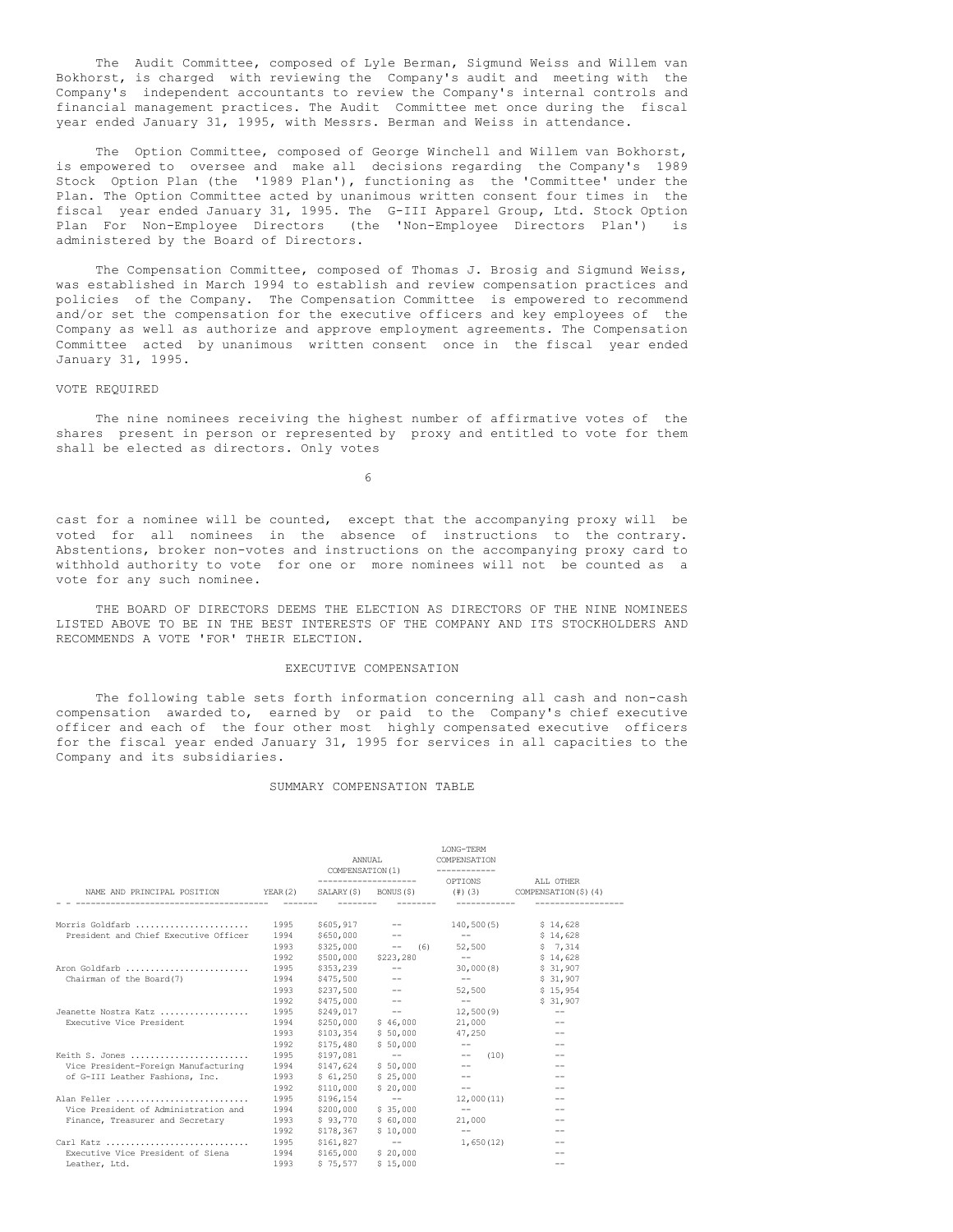- (1) Amounts reflected do not include perquisites and other personal benefits received by any named executive, which, in all instances, were less than the lesser of \$50,000 or 10% of the total of annual salary and bonus reported for the named executive.
- (2) 1992 reflects the twelve-month fiscal year ended July 31, 1992. 1993 reflects the six-month transition period from August 1, 1992 through January 31, 1993, as the Company changed its fiscal

(footnotes on next page)

7

- (footnotes from previous page) year end from July 31 to January 31, in January 1993. Each of 1994 and 1995 represents the twelve-month fiscal year ended January 31 of that year.
- (3) Amounts have been revised to reflect the 5% stock dividend effected in February 1993.
- (4) Amounts represent insurance premiums paid by the Company for term life insurance for the benefit of the named executive's spouse.
- (5) Excludes options to purchase 178,750 shares of Common Stock granted in connection with the repricing, effected in December 1994, of all existing options granted under the Company's 1989 Plan (the '1994 Repricing').
- (6) Morris Goldfarb received a prepaid bonus of \$200,000 in December 1992 with respect to the twelve-month period ended July 31, 1993, subject to his obligation to return all or a portion of this amount if the bonus actually earned by him under the employment agreement then in effect was less than \$200,000. No portion of the bonus was earned by Mr. Goldfarb and he repaid the \$200,000 to the Company in January 1994.
- (7) Aron Goldfarb retired as an employee of the Company effective January 1, 1995. He remains a consultant to the Company.
- (8) Excludes options to purchase 78,750 shares of Common Stock granted in connection with the 1994 Repricing.
- (9) Excludes options to purchase 53,550 shares of Common Stock granted in connection with the 1994 Repricing.
- (10) Excludes options to purchase 38,375 shares of Common Stock granted in connection with the 1994 Repricing.
- (11) Excludes options to purchase 28,875 shares of Common Stock granted in connection with the 1994 Repricing.
- (12) Excludes options to purchase 37,800 shares of Common Stock granted in connection with the 1994 Repricing.

8

The following table sets forth information on option grants in the fiscal year ended January 31, 1995 to the persons named in the Summary Compensation Table. Unless otherwise indicated, all option grants become exercisable in annual 20% increments beginning on the first anniversary of their respective grant dates. Numbers of shares and exercise prices in the footnotes have been revised to reflect the 5% stock dividend effected in February 1993.

# OPTION GRANTS IN LAST FISCAL YEAR

|       | NUMBER OF<br>SECURITIES<br><b>UNDERLYING</b><br>OPTIONS | % OF TOTAL<br>OPTIONS<br>GRANTED TO<br><b>EMPLOYEES</b><br>IN FISCAL | <b>EXERCTSE</b><br>PRTCE. | <b>EXPIRATION</b> | POTENTIAL REALIZABLE<br>VALUE AT ASSUMED<br>ANNUAL RATES OF STOCK<br>PRICE APPRECIATION |
|-------|---------------------------------------------------------|----------------------------------------------------------------------|---------------------------|-------------------|-----------------------------------------------------------------------------------------|
| NAME. | GRANTED (1)                                             | YEAR(2)                                                              | (S/SH)                    | DATE              | FOR OPTION TERM(3)                                                                      |
|       |                                                         |                                                                      |                           |                   |                                                                                         |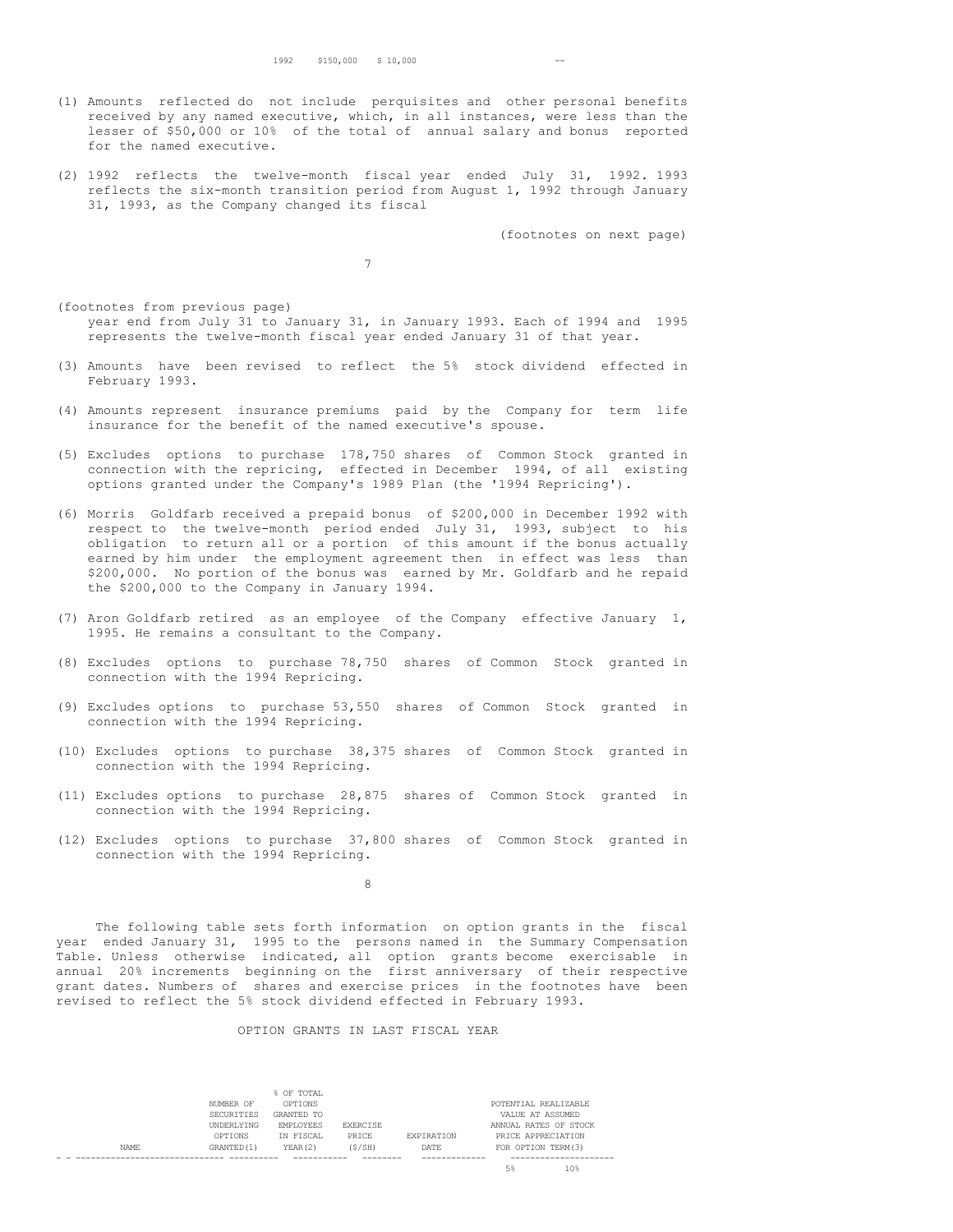| Morris Goldfarb      | 178,750    | 22.9% | \$2.00    | (4)           |   | \$192,938 | \$478,075 |
|----------------------|------------|-------|-----------|---------------|---|-----------|-----------|
|                      | 100,000(5) | 12.8% | \$4.00(5) | Feb. 1 2004   |   | $--$ (5)  | $--$ (5)  |
|                      | 12,500(6)  | 1.6%  | \$5.50    | June 30, 2004 |   | 5, 7, 625 | \$52,875  |
|                      | 12,500(6)  | 1.6%  | \$6.50    | June 30, 2004 | S | $\Omega$  | \$40,375  |
|                      | 15,500     | 2.0%  | \$2.00    | Dec. 5, 2004  |   | \$19,530  | \$49,445  |
| Aron Goldfarb        | 78,750     | 10.1% | \$2.00    | (7)           |   | \$66,938  | \$159,075 |
|                      | 12,500(6)  | 1.6%  | \$5.50    | June 30, 2004 |   | \$7,625   | \$52,875  |
|                      | 12,500(6)  | 1.6%  | \$6.50    | June 30, 2004 | S | $\Omega$  | \$40,375  |
|                      | 5,000      | 0.6%  | \$2.00    | Dec. 5, 2004  |   | \$6,300   | \$15.956  |
| Jeanette Nostra-Katz | 73,550     | 9.2%  | \$2.00    | (8)           |   | \$60,500  | \$143,419 |
|                      | 12,500     | 1.6%  | \$2.00    | Dec. 5, 2004  |   | \$15,750  | \$39,875  |
| Keith S. Jones       | 38,375     | 4.8%  | \$2.00    | (9)           |   | \$35.519  | \$83,380  |
|                      | 2,000      | 0.3%  | \$2.00    | Dec. 5, 2004  |   | \$2,520   | \$6,380   |
| Alan Feller          | 28,875     | 3.7%  | \$2.00    | (10)          |   | \$21,131  | \$47,140  |
|                      | 12,000     | 1.5%  | \$2.00    | Dec. 5, 2004  |   | \$15,120  | \$38,280  |
| Carl Katz            | 37,800     | 4.7%  | \$2.00    | (11)          |   | \$25.725  | \$59,241  |
|                      | 1,650      | 0.2%  | \$2.00    | Dec. 5, 2004  |   | \$2.079   | \$5,264   |

- - ------------

- (1) For each named executive officer, the first option listed represents options amended in connection with the 1994 Repricing. The vesting terms and expiration dates were not amended at the time of the 1994 Repricing. The other options listed represent grants under the Company's 1989 Plan, except as set forth in note 6.
- (2) Based upon options to purchase 798,825 shares granted to all employees in the fiscal year ended January 31, 1995, including 661,650 options amended at the time of the 1994 Repricing.
- (3) These amounts represent assumed rates of appreciation in the price of the Company's Common Stock during the terms of the options in accordance with rates specified in applicable federal securities regulations. Actual gains, if any, on stock option exercises will depend on the future price of the Common Stock and overall market conditions. Although the market price of the Company's Common Stock on June 30, 1994 was \$3.75, the options granted on such date have exercise prices of \$5.50 and \$6.50 per share. The 5% rate of appreciation over the 10 year term of the granted options of the \$2.00 and \$3.75 stock prices on the respective dates of grant would result

(footnotes continued on next page)

--------- --------

9

(footnotes continued from previous page)

in stock prices of \$3.26 and \$6.11, respectively. The 10% rate of appreciation over the 10 year term of the granted options of the \$2.00 and \$3.75 stock prices on the respective dates of grant would result in stock prices of \$5.19 and \$9.73, respectively. There is no representation that the rates of appreciation reflected in this table will be achieved.

- (4) The reported transaction involved the repricing of existing options to purchase 26,250, 52,500 and 100,000 shares of Common Stock pursuant to the 1989 Plan, at exercise prices of \$3.21, \$5.00, and \$4.00, respectively, originally granted on June 26, 1991, October 12, 1992 and February 1, 1994, respectively.
- (5) The options to purchase 100,000 shares of Common Stock granted on February 1, 1994, in connection with the execution of a new employment agreement by Mr. Goldfarb, were amended in connection with the 1994 Repricing and are also included in the 178,750 options amended at the time of the 1994 Repricing. The exercise price of such options has been reduced to \$2.00 in connection with the 1994 Repricing.
- (6) The options to purchase 25,000 shares of Common Stock granted to each of Morris Goldfarb and Aron Goldfarb on June 30, 1994, in connection with the execution of certain guarantees by each of them of bank debt of the Company, were not issued under the Company's 1989 Plan. See 'Certain Relationships and Related Transactions.'
- (7) The reported transaction involved the repricing of existing options to purchase 26,250, and 52,500 shares of Common Stock pursuant to the 1989 Plan, at exercise prices of \$3.21 and \$5.00, respectively, originally granted on June 26, 1991 and October 12, 1992, respectively.
- (8) The reported transaction involved the repricing of existing options to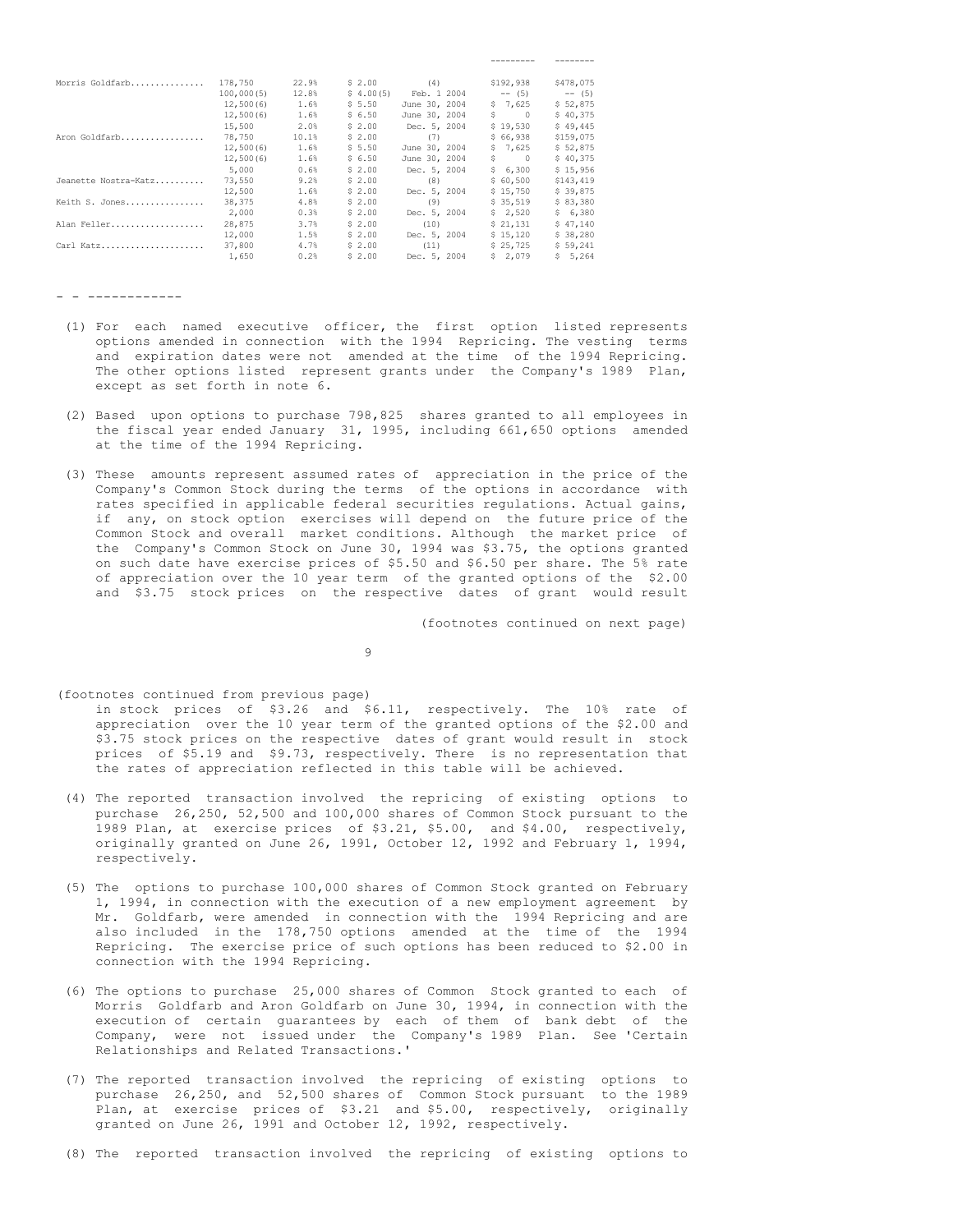purchase 10,500, 10,500, 6,300, 26,250 and 20,000 shares of Common Stock pursuant to the 1989 Plan, at exercise prices of \$7.62, \$7.62, \$4.40, \$5.00 and \$5.00, respectively, originally granted on December 31, 1989, December 31, 1989, May 1, 1991, October 12, 1992 and December 31, 1993, respectively.

- (9) The reported transaction involved the repricing of existing options to purchase 5,250, 7,875, 5,250 and 20,000 shares of Common Stock pursuant to the 1989 Plan, at exercise prices of \$7.62, \$4.40, \$5.00 and \$4.25, respectively, originally granted on December 31, 1989, May 1, 1991, October 12, 1992 and December 31, 1993, respectively.
- (10) The reported transaction involved the repricing of existing options to purchase 10,500, 7,875 and 10,500 shares of Common Stock pursuant to the 1989 Plan, at exercise prices of \$7.62, \$4.40 and \$5.00, respectively, originally granted on December 31, 1989, May 1, 1991 and October 12, 1992, respectively.
- (11) The reported transaction involved the repricing of existing options to purchase 10,500, 10,500, 6,300 and 10,500 shares of Common Stock pursuant to the 1989 Plan, at exercise prices of \$7.62, \$7.62, \$4.40 and \$5.00, respectively, originally granted on December 31, 1989, December 31, 1989, May 1, 1991 and October 12, 1992.

10

The following table sets forth information with respect to unexercised stock options held by the persons named in the Summary Compensation Table at January 31, 1995. There were no exercises of options to purchase the Company's Common Stock by such individuals during the fiscal year ended January 31, 1995 and, at January 31, 1995, all of the outstanding options had exercise prices greater than the market value of the Company's Common Stock on that date.

# AGGREGATED OPTION EXERCISES IN LAST FISCAL YEAR AND FISCAL YEAR-END OPTION VALUES

|                      | NUMBER OF UNEXERCISED OPTIONS HELD AT<br>FISCAL YEAR END(#) |               |
|----------------------|-------------------------------------------------------------|---------------|
| NAME.                | <b>EXERCISABLE</b>                                          | UNEXERCISABLE |
|                      |                                                             |               |
|                      | 61,750                                                      | 157,500       |
|                      | 61,750                                                      | 47,000        |
| Jeanette Nostra-Katz | 38,650                                                      | 47,400        |
|                      | 19,425                                                      | 21,450        |
|                      | 16,075                                                      | 24,300        |
|                      | 28,350                                                      | 11,100        |

The following table sets forth information related to each option repricing during the last ten years of options to purchase the Company's Common Stock held by executive officers of the Company. The vesting terms and expiration dates were not amended at the time of repricing. Numbers of shares and exercise prices have been revised to reflect the 5% stock dividend effected in February 1993.

## TEN-YEAR OPTION REPRICINGS

| NAME                                  | DATE                                     | NUMBER OF<br>OPTIONS<br>REPRICED OR<br>AMENDED | MARKET PRICE<br>OF STOCK AT<br>TIME OF<br>REPRICING OR<br>AMENDMENT | EXERCISE PRICE<br>AT TIME OF<br>REPRICING OR<br>AMENDMENT | NEW<br><b>EXERCISE</b><br>PRICE      | LENGTH OF<br>ORIGINAL<br>OPTION TERM<br>REMAINING AT<br>DATE OF<br>REPRICING OR<br>AMENDMENT |  |
|---------------------------------------|------------------------------------------|------------------------------------------------|---------------------------------------------------------------------|-----------------------------------------------------------|--------------------------------------|----------------------------------------------------------------------------------------------|--|
| Morris Goldfarb                       | 12/5/94<br>12/5/94                       | 26,250<br>52,500                               | \$2.00<br>\$2.00                                                    | \$3.21<br>\$5.00                                          | \$2.00<br>\$2.00                     | 78 months<br>94 months                                                                       |  |
| Aron Goldfarb<br>Jeanette Nostra-Katz | 12/5/94<br>12/5/94<br>12/5/94<br>12/5/94 | 100,000<br>26,250<br>52,500<br>20,000          | \$2.00<br>\$2.00<br>\$2.00<br>\$2.00                                | \$4.00<br>\$3.21<br>\$5.00<br>\$5.00                      | \$2.00<br>\$2.00<br>\$2.00<br>\$2.00 | 110 months<br>78 months<br>94 months<br>105 months                                           |  |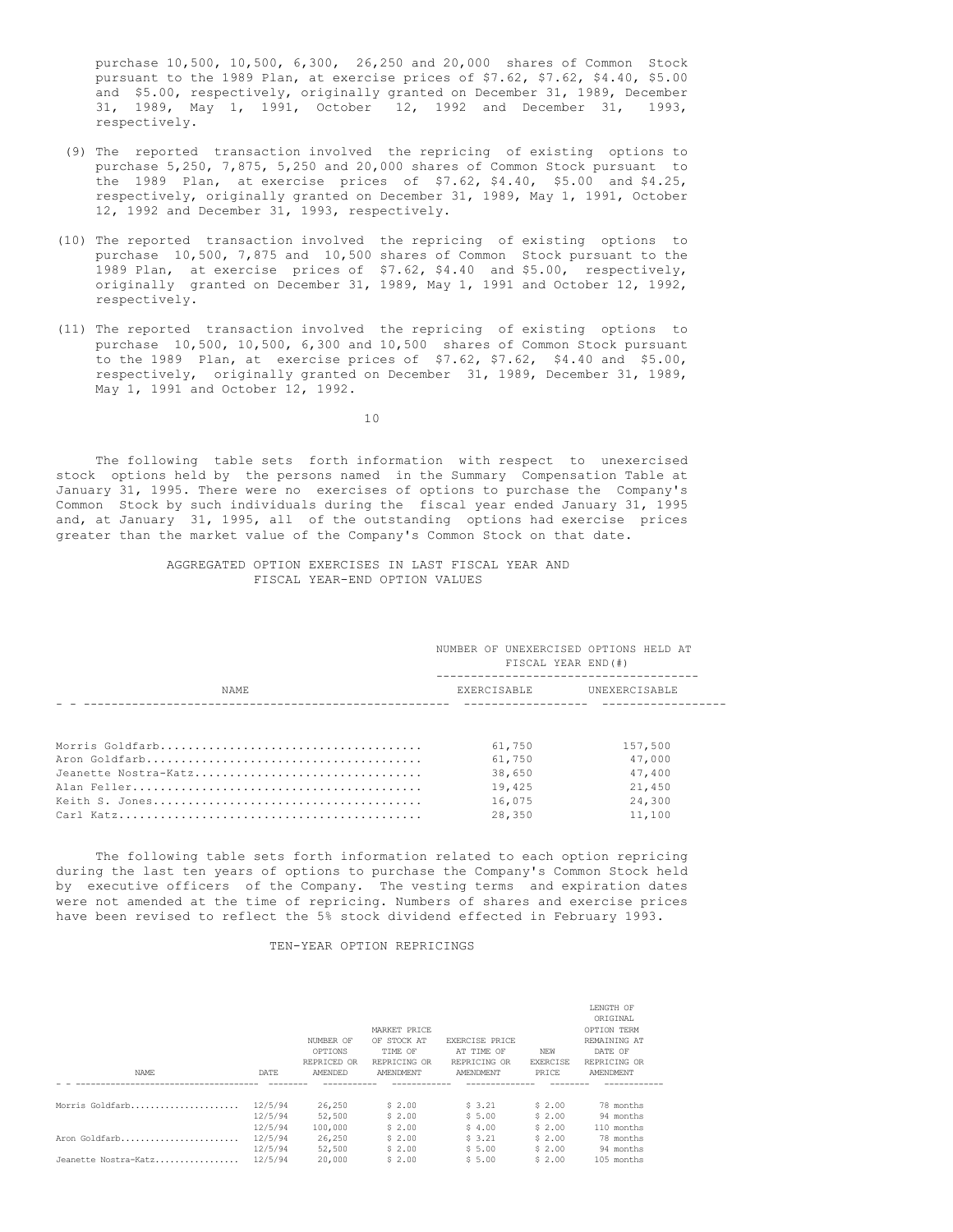|                | 12/5/94  | 6,300  | \$2.00 | \$4.40  | \$2.00 | 77 months  |
|----------------|----------|--------|--------|---------|--------|------------|
|                | 12/5/94  | 26,250 | \$2.00 | \$5.00  | \$2.00 | 94 months  |
|                | 12/5/94  | 21,000 | \$2.00 | \$7.62  | \$2.00 | 96 months  |
|                | 12/31/92 | 10,500 | \$7.62 | \$10.83 | \$7.62 | 84 months  |
|                | 12/31/92 | 10,500 | \$7.62 | \$12.38 | \$7.62 | 84 months  |
| Keith S. Jones | 12/5/94  | 7,875  | \$2.00 | \$4.40  | \$2.00 | 90 months  |
|                | 12/5/94  | 5,250  | \$2.00 | \$5.00  | \$2.00 | 61 months  |
|                | 12/5/94  | 5,250  | \$2.00 | \$7.62  | \$2.00 | 95 months  |
|                | 12/5/94  | 20,000 | \$2.00 | \$4.25  | \$2.00 | 108 months |
|                | 12/31/92 | 5,250  | \$7.62 | \$12.38 | \$7.62 | 84 months  |

(table continued on next page)

LENGTH OF

11

## (table continued from previous page)

|                                      |          |                  |                       |                |                 | ----------   |
|--------------------------------------|----------|------------------|-----------------------|----------------|-----------------|--------------|
|                                      |          |                  |                       |                |                 | ORIGINAL     |
|                                      |          |                  | MARKET PRICE          |                |                 | OPTION TERM  |
|                                      |          | NUMBER OF        | OF STOCK AT           | EXERCISE PRICE |                 | REMAINING AT |
|                                      |          | OPTIONS          | TIME OF               | AT TIME OF     | NEW             | DATE OF      |
|                                      |          | REPRICED OR      | REPRICING OR          | REPRICING OR   | <b>EXERCISE</b> | REPRICING OR |
| NAME                                 | DATE     | AMENDED          | AMENDMENT             | AMENDMENT      | PRICE           | AMENDMENT    |
| Alan Feller                          |          |                  | 12/5/94 7,875 \$ 2.00 | \$4.40         | \$2.00          | 77 months    |
|                                      |          | 12/5/94 10,500   | \$2.00                | \$5.00         | \$2.00          | 61 months    |
|                                      |          | 12/5/94 10,500   | \$ 2.00               | \$7.62         | \$2.00          | 96 months    |
|                                      | 12/31/92 | 10,500           | 57.62                 | \$12.50        | \$7.62          | 84 months    |
| Carl Katz 12/5/94                    |          | 6,300            | \$2.00                | \$4.40         | \$2.00          | 77 months    |
|                                      | 12/5/94  | 10,500           | \$2.00                | \$5.00         | \$2.00          | 94 months    |
|                                      | 12/5/94  | 21,000           | \$2.00                | \$7.62         | \$2.00          | 96 months    |
|                                      | 12/31/92 | 10,500           | \$7.62                | \$10.83        | \$7.62          | 84 months    |
|                                      | 12/31/92 | 10,500           | \$7.62                | \$12.38        | \$7.62          | 84 months    |
| Fran Boller-Krakauer  12/5/94        |          | 1,575            | \$2.00                | 54.40          | \$2.00          | 77 months    |
| Vice President-                      | 12/5/94  | 2,625            | \$2.00                | \$5.00         | \$2.00          | 62 months    |
| Men's Sales of G-III Leather         |          | 12/5/94 1.575    | \$2.00                | \$7.62         | \$2.00          | 96 months    |
| Fashions, Inc.                       | 12/5/94  | 5,000            | \$2.00                | \$8.00         | \$2.00          | 101 months   |
|                                      | 12/31/92 | 1,575            | \$7.62                | \$12.38        | \$7.62          | 84 months    |
| Deborah Huffman                      | 12/5/94  | 6,300            | \$2.00                | 54.40          | \$2.00          | 77 months    |
| Vice President-                      | 12/5/94  | 5,250            | \$2.00                | \$5.00         | \$2.00          | 94 months    |
| Women's Sales of G-III 12/5/94       |          | 7,875            | \$2.00                | \$7.62         | \$2.00          | 96 months    |
| Leather Fashions, Inc.               | 12/31/92 | 7,875            | \$7.62                | \$12.38        | \$7.62          | 84 months    |
| Karen Wells                          | 12/5/94  | 6,300            | \$ 2.00               | \$4.40         | \$2.00          | 77 months    |
| Vice President-                      | 12/5/94  | 5,250            | \$2.00                | \$5.00         | \$2.00          | 94 months    |
| Fashion Design and                   |          | $12/5/94$ 3, 150 | \$2.00                | \$7.62         | \$2.00          | 96 months    |
| Imports of G-III Leather<br>12/31/92 |          | 3,150            | \$7.62                | \$12.38        | \$7.62          | 84 months    |
| Fashions, Inc.                       |          |                  |                       |                |                 |              |

|  | For an explanation regarding the repricing of stock options effected in |  |  |  |  |  |
|--|-------------------------------------------------------------------------|--|--|--|--|--|
|  | fiscal 1995, see 'Compensation Committee Report on Executive            |  |  |  |  |  |
|  | Compensation -- Repricing of Stock Options.'                            |  |  |  |  |  |

## EMPLOYMENT AGREEMENTS

The Company has an employment agreement with Morris Goldfarb effective through January 31, 1996. The agreement renews annually unless either party notifies the other of its or his intent not to renew within 90 days of the scheduled termination date thereof. The agreement provides for a base annual salary of \$650,000, with increases at the discretion of the Board of Directors. Mr. Goldfarb is currently being paid at the rate of \$495,000 per year pursuant to his voluntarily agreeing to a reduction in salary. The agreement also provides for a \$2,000,000 life insurance policy which names Mr. Goldfarb's wife as beneficiary and an annual incentive bonus equal to varying percentages of pre-tax income (as defined in the employment agreement) if pre-tax income exceeds \$2,000,000. The percentages vary from 3% of pre-tax income in excess of \$2,000,000 up to 6% of pre-tax income in excess of \$2,000,000 if pre-tax income exceeds \$4,000,000. Pursuant to the agreement, the Company will contribute \$50,000 per year to a supplemental pension trust for Mr. Goldfarb's benefit for each year in which net after-tax income (as defined in the employment agreement) exceeds \$1,500,000. In addition, pursuant to the employment agreement, in the event that Morris Goldfarb's employment is

12

terminated (i) by the Company without cause or (ii) by Morris Goldfarb because of a material breach by the Company of the agreement, in either case at any time after a 'Change in Control' (as defined in the agreement), then Mr. Goldfarb will be entitled to receive from the Company, in general, (a) an amount equal to 2.99 times his base salary and bonus, as well as (b) certain employment-related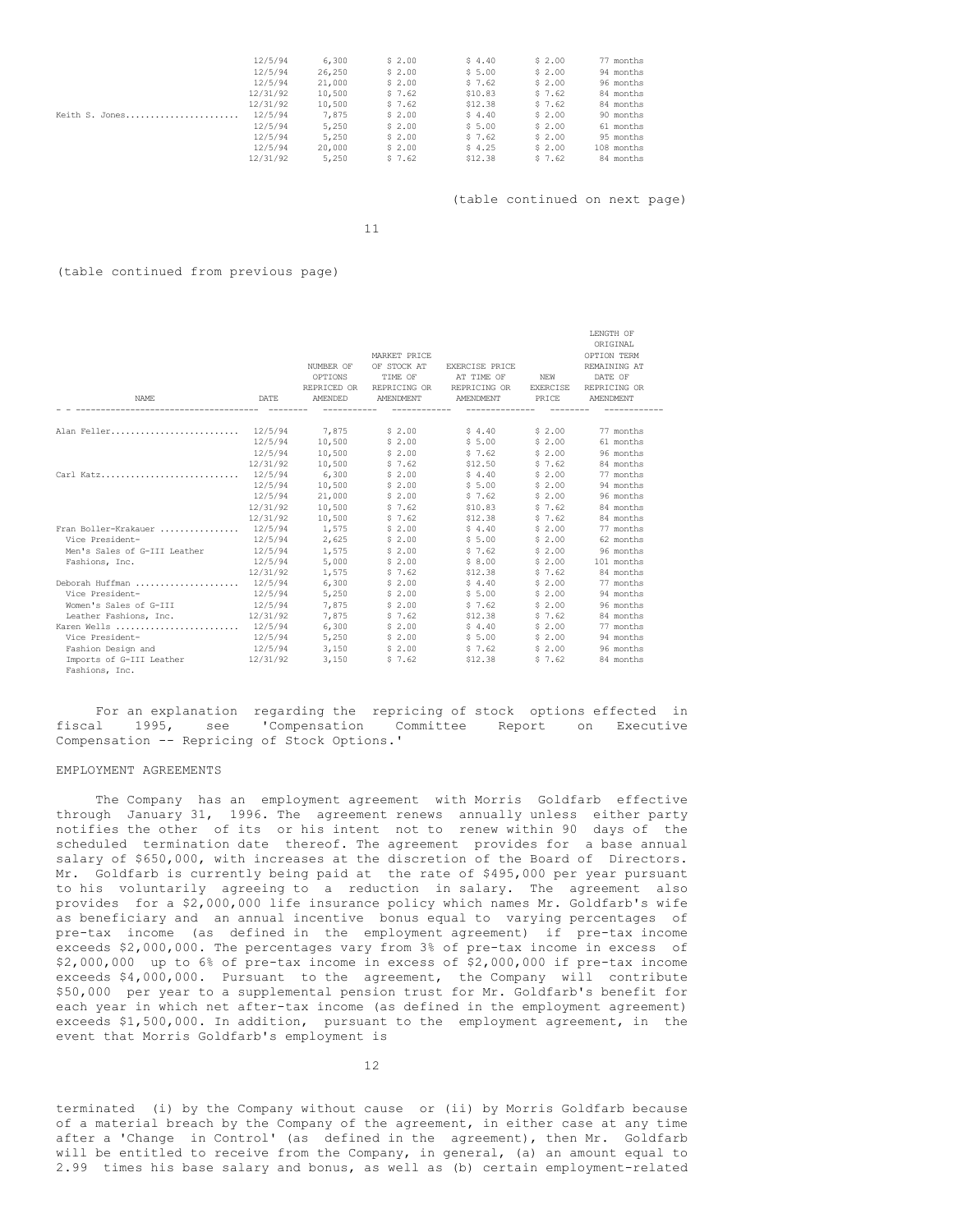benefits for a period of three years from the date of his termination.

The Company has a severance agreement with Aron Goldfarb which provides for the termination of Aron Goldfarb's employment with the Company, effective January 1, 1995, and for the payment for the two-year period commencing on January 1, 1995 (the 'Severance Period') of base annual payments of \$125,000, payable in accordance with the Company's customary payroll policy. Pursuant to the agreement, during the Severance Period, the Company will continue to provide Aron Goldfarb with medical insurance and certain other enumerated benefits. Additionaly, Mr. Goldfarb acts a consultant to the Company and is paid at the rate of \$1,000 per month for services rendered in such capacity.

The Company has an employment agreement with Alan Feller, providing for the payment to Mr. Feller of a base annual salary of \$160,000. Mr. Feller is currently being paid at the rate of \$180,000 per year. The agreement also provides for the continued payment to Mr. Feller of his salary for a period of one year (or until Mr. Feller gains satisfactory comparable employment, if a lesser period), in the event he is terminated for other than 'cause' (as specified in the agreement).

## COMPENSATION OF DIRECTORS

Directors who are not employees or consultants of the Company receive \$5,000 per year, in addition to \$500 for each meeting of the Board attended and \$500 for each meeting of each Committee of the Board attended, plus reimbursement of reasonable out-of-pocket expenses incurred in connection with attendance at Board of Directors' meetings.

### Non-Employee Directors Plan

Pursuant to the Non-Employee Directors Plan, the Company automatically grants options on an annual basis to members of its Board of Directors who are not also employees of, or consultants to, the Company (a 'Non-Employee Director'). A maximum of 30,000 shares of Common Stock may be issued under the Non-Employee Directors Plan. Each Non-Employee Director is automatically granted an option to purchase 1,000 shares of the Company's Common Stock on the day after each annual meeting of the Company's stockholders (each, a 'Grant Date'). All options are exercisable at a per share exercise price equal to the closing sales price of a share of Common Stock on the Grant Date. The Plan will terminate on June 25, 2001, unless sooner terminated by the Board.

In general, an option granted under the Non-Employee Directors Plan becomes exercisable in equal increments of 200 shares on each of the first through fifth anniversaries of the date the option is granted, and subject to the foregoing, may be exercised during the ten-year period from the date the option is granted. However, a Non-Employee Director who ceases to perform services for the Company will have three months (one year in the case of termination by reason of death or total disability) to exercise his or her options -- but only to the extent otherwise exercisable under the vesting schedule.

The Non-Employee Directors Plan is administered by the Board of Directors of the Company. The Board of Directors may amend the Non-Employee Directors Plan, except that, in general, any amendment which would increase the aggregate number of shares of Common Stock as to which options may be granted under the Plan, materially increase the benefits under the Plan, or modify the

13

class of persons eligible to receive options under the Plan, requires the approval of the Company's stockholders.

## COMPENSATION COMMITTEE REPORT ON EXECUTIVE COMPENSATION

General. The Compensation Committee, consisting of Thomas J. Brosig and Sigmund Weiss, was established in March 1994. Prior to the establishment of the Compensation Committee, the Board of Directors administered the Company's executive compensation programs, monitored corporate performance and its relationship to compensation of executive officers, and made appropriate decisions concerning matters of executive compensation. The Company's compensation policies have evolved over the years since the Company's initial public stock offering in December 1989. At the time of the public offering and periodically since then, the compensation levels of the Company's executive officers were reviewed and compared to officers of other publicly held apparel companies. The Company adopted the 1989 Plan in 1989 and increased the number of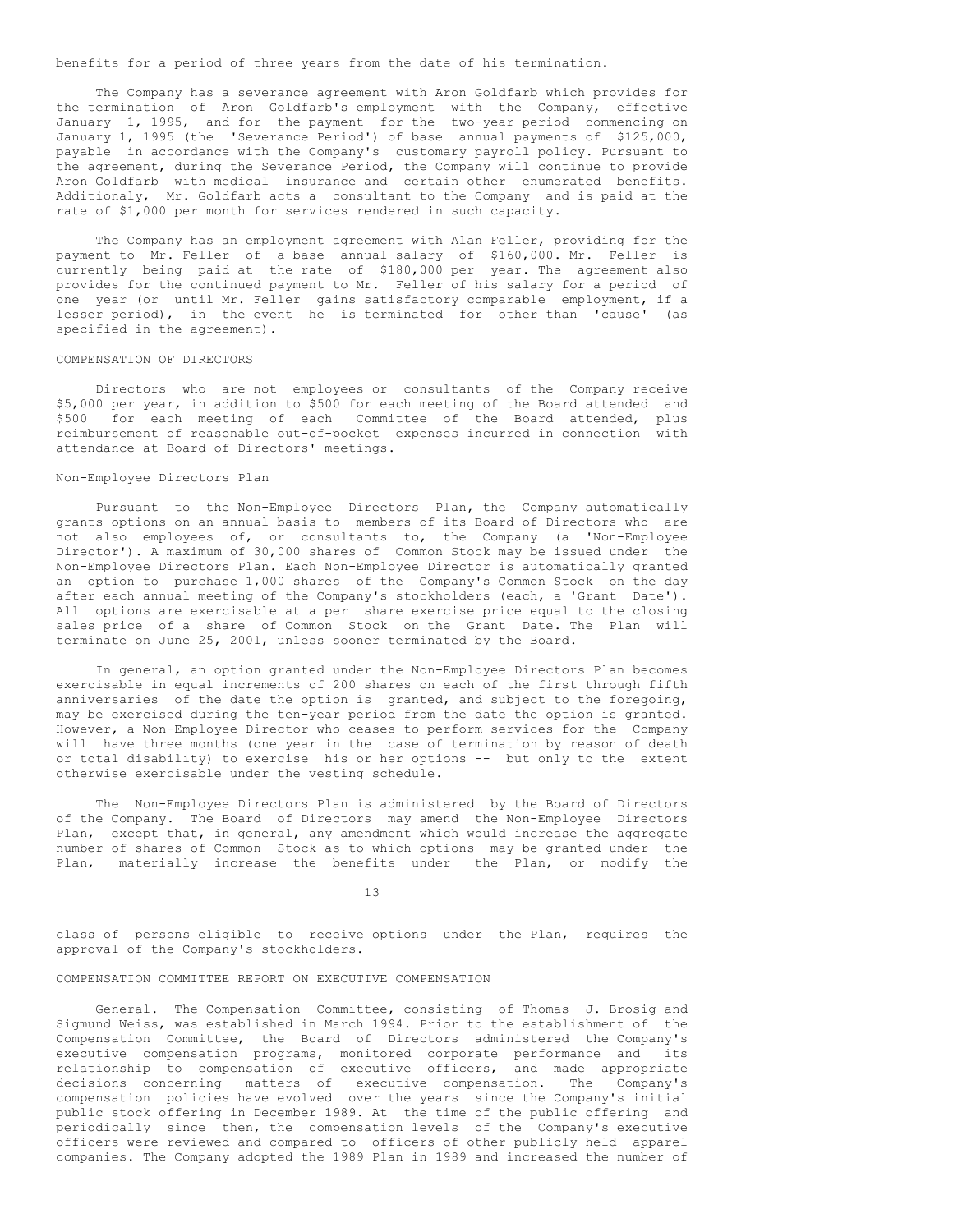shares subject to the 1989 Plan in January 1992 and June 1994. The Plan is administered by the Option Committee, which is composed of Willem van Bokhorst and George J. Winchell.

One of the Company's strengths is a strong management team. The compensation program is designed to enable the Company to attract, retain and reward capable employees who contribute to the Company's success. Equity participation and a strong alignment to stockholders' interests are key elements of the Company's compensation philosophy. The Company's executive compensation policies are intended to (i) attract and retain the most highly qualified managerial and executive talent; (ii) afford appropriate incentives to produce superior performance; (iii) emphasize sustained performance by aligning rewards with stockholder interests; (iv) motivate executives and employees to achieve the Company's annual and long-term business goals; and (v) reward executives for superior individual contributions to the Company. To implement these policies, the Board designed an executive compensation program consisting, in general, of base salary, annual performance-based bonus plan and stock options.

Base Salary. Base salaries reflect individual responsibilities, experience, leadership and contribution to the success of the Company. Annual salary adjustments have previously been determined by evaluating the performance of the executive and any increased responsibilities assumed by the executive, the performance of the Company and the competitive marketplace. Salary adjustments have previously been determined and normally made on an annual basis. During the fiscal year ended January 31, 1995 ('fiscal 1995'), however, the Company reduced the salaries of its mid-level and senior executives in connection with a review of operating expenses in light of the difficult business climate faced by the Company. The Company intends to review salary levels during the course of the current fiscal year and may consider restoring the salary reductions made based on the Company's future performance.

Annual Bonuses and Incentive Compensation Program. Historically, the Company's executives, other than Morris Goldfarb, were eligible to receive a discretionary bonus, determined by Mr. Goldfarb, based on an evaluation of individual performance and overall Company earnings. No such bonuses were paid with respect to fiscal 1995. The Compensation Committee, after consultation with the Board of Directors, has determined that a bonus plan with specified goals and objectives will better serve the Company's needs. Accordingly, commencing with the current fiscal year ending January 31, 1996, the Company's executive officers, other than Morris Goldfarb, will be entitled to receive an annual bonus under a new Incentive Compensation Program. Under this program, bonuses for merchandise division

14

officers and key personnel will be based 50% on targeted division performance and 50% on targeted overall Company performance, while bonuses for administrative officers and key personnel will be based solely on targeted overall Company performance. Officers will be entitled to bonuses of up to 15% of base salary if targets are met and up to 20% of base salary if targets are exceeded by at least 25%. The purpose of this new program is to more directly and objectively incentivize and reward key personnel. Mr. Goldfarb has a performance-based incentive bonus provision in his employment agreement. This incentive provision is intended to recognize Mr. Goldfarb's unique role in overall management and corporate strategy and provide incentive compensation based on overall performance by the Company.

Stock Options. The Compensation Committee endorses the position that equity ownership by management is beneficial in aligning management's and stockholders' interests in the enhancement of stockholder value and, accordingly, endorses the stock option plan currently in place. Stock option awards have generally vested ratably over a five-year period, providing a long-term view and incentives tied to growth in stockholder values. The Committee strongly believes that the compensation program should provide employees with an opportunity to increase their ownership and potentially gain financially from Company stock price increases. By this approach, the best interests of stockholders, executives and employees will be closely aligned.

The Committee believes that the use of stock options as the basis for long-term incentive compensation meets the Company's compensation strategy and business needs of the Company by achieving increased value for stockholders and retaining key employees. The Committee intends to work closely with the Option Committee to achieve these goals.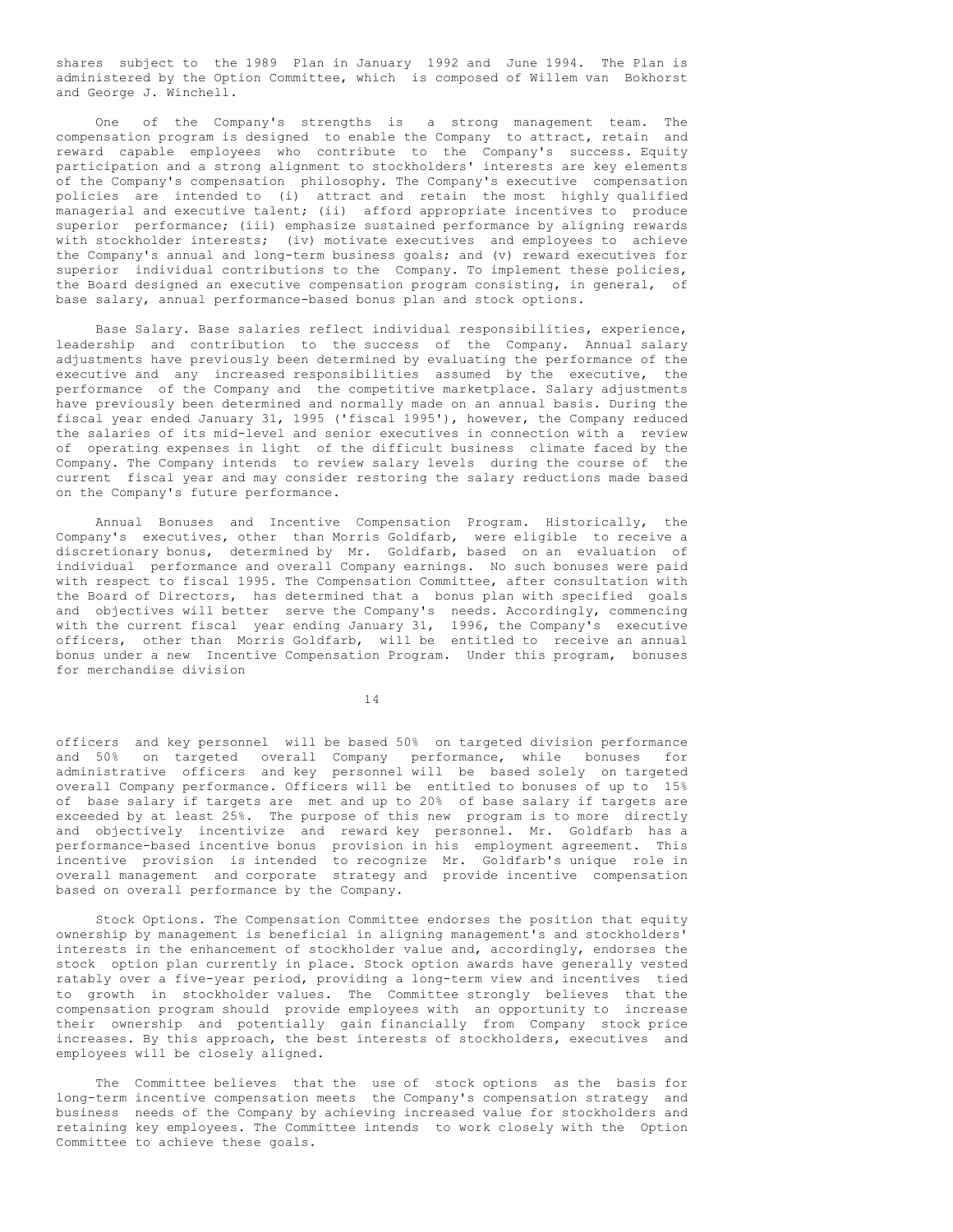Repricing of Stock Options. As previously stated, the Option Committee strongly believes in the importance of stock options in providing incentives to key employees. Stock options are granted to help retain the sevices of those individuals who are in a position to contribute to the successful conduct and operation of the Company and provide incentives by increasing their personal stake in the success of the Company.

As a result of the decline in the price of the Company's Common Stock, as 1994 progressed, all of the outstanding stock options held by the key employees of the Company had exercise prices in excess of the market value of the Common Stock. Accordingly, these stock options no longer provided employees with the incentives originally expected and desired by the Company. The Option Committee believed that these individuals continue to positively contribute to the Company and have served the Company well, particularly in light of the difficult economic conditions faced by the Company, and that the decline in the Company's stock price is not necessarily reflective of the performance of these employees. In December 1994, after careful consideration and consultation with the full Board of Directors, the Option Committee authorized the repricing of all outstanding options granted under the 1989 Plan to an exercise price of \$2.00 per share, the market price of the Common Stock on December 5, 1994, the date of the Committee's action. All other terms and conditions of these repriced stock options, including their vesting schedules, remain unchanged.

| COMPENSATION COMMITTEE | OPTION COMMITTEE    |
|------------------------|---------------------|
| Thomas J. Brosig       | Willem van Bokhorst |
| Sigmund Weiss          | George J. Winchell  |

15

## COMPENSATION COMMITTEE INTERLOCKS AND INSIDER PARTICIPATION

Morris Goldfarb, President, Chief Executive Officer and director of the Company is a director of Grand Casinos, Inc. Thomas J. Brosig is a director of Grand Casinos, Inc. and is also its Executive Vice President. Mr. Brosig served as Executive Vice President of Administration and Finance of the Company from August 1989 through March 1990.

# COMPARATIVE PERFORMANCE BY THE COMPANY

The Securities and Exchange Commission requires the Company to present a chart comparing the cumulative total stockholder return on its Common Stock with the cumulative total stockholder return of (i) a broad equity market index and (ii) a published industry index or peer group. This chart compares the Common Stock with (i) the S&P 500 Composite Index and (ii) the S&P Textiles Index, and assumes an investment of \$100 on January 31, 1990 in each of the Common Stock, the stocks comprising the S&P 500 Composite Index and the stocks comprising the S&P Textile Index.

> G-III APPAREL GROUP, LTD. COMPARISON OF CUMULATIVE TOTAL RETURN (JANUARY 31, 1990 - JANUARY 31, 1995)

### [PERFORMANCE GRAPH]

| VALUE AT    | G-III        | S&P 500 | S&P TEXTILE  |
|-------------|--------------|---------|--------------|
| DECEMBER 31 | COMMON STOCK | INDEX   | <b>TNDEX</b> |
|             |              |         |              |
|             |              |         |              |
| 1990        | \$100        | \$100   | \$100        |
| 1991        | 35.71        | 95.74   | 106.12       |
| 1992        | 48.21        | 122.38  | 144.49       |
| 1993        | 67.86        | 128     | 149.33       |
| 1994        | 28.57        | 139.12  | 105.11       |
| 1995        | 11.61        | 138.36  | 102.82       |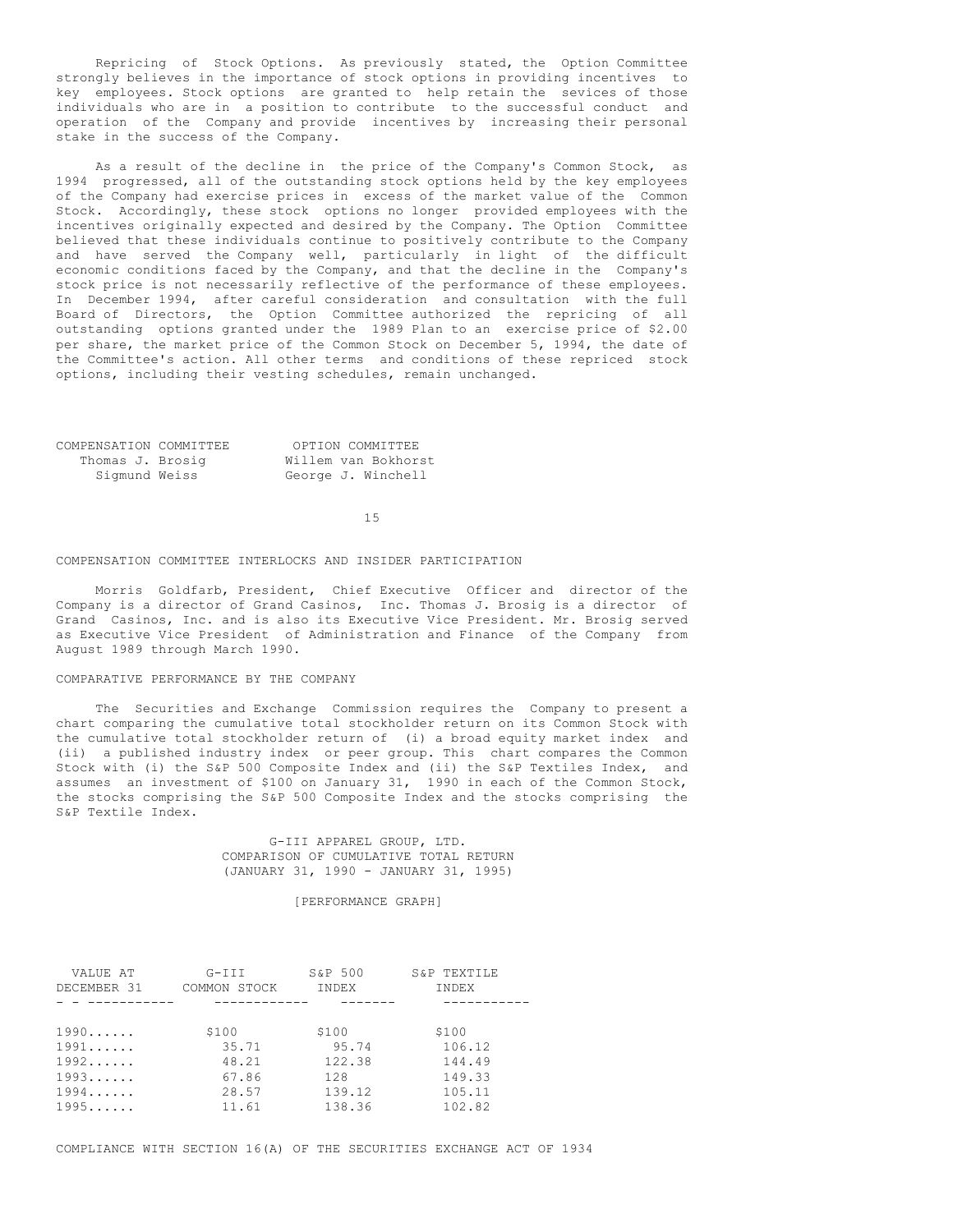To the Company's knowledge, the Company's directors, executive officers and beneficial owners of more than ten percent of the Company's Common Stock are in compliance with the reporting requirements of Section 16(a) under the Securities Exchange Act of 1934, as amended. Due to certain miscommunications, the Company's directors and executive officers inadvertently filed their respective Forms 5, reporting the repricing of all existing stock options granted under the Company's 1989 Plan and certain additional grants, one business day after the Forms were due.

16

# CERTAIN RELATIONSHIPS AND RELATED TRANSACTIONS

In September 1986, the New York City Industrial Development Agency ('IDA') issued \$1,442,000 of floating rate Industrial Development Revenue Bonds to a commercial bank for the purpose of acquiring and renovating real property located at 345 West 37th Street in New York City (the '345 Property'). Simultaneously, the IDA leased the 345 Property for a term of 15 years to 345 West 37th Corp. ('345 Corp.'), a company owned and managed by Morris and Aron Goldfarb, for sublease to a subsidiary of the Company as its headquarters. Monthly rental payments are due under the sublease in an amount equal to the aggregate of all amounts due under the bonds (including principal, redemption premium, if any, and interest), plus real estate taxes and building operating expenses. Two of the Company's subsidiaries and Morris and Aron Goldfarb (collectively, the 'Guarantors'), have jointly and severally guaranteed the payments and obligations under the lease and the payment of principal and interest on the bonds.

In April 1988, 345 Corp. received a loan in the principal amount of \$1,153,000 from the New York Job Development Authority (the 'Authority'), to assist 345 Corp. in its renovation of the 345 Property. The loan, which is financed by long-term bonds issued by the Authority, is for a period of 15 years and is repayable in principal installments of \$10,689 monthly, plus interest at a variable rate, not to exceed 1 1/2% above the Authority's cost of the funds loaned. At January 31, 1995, the interest rate on and the outstanding principal amount of the loan were 8.25% and approximately \$797,000, respectively. Each of the Guarantors has guaranteed the loan.

Each of Morris Goldfarb and Aron Goldfarb have jointly and severally guaranted up to \$2.5 million of the Company's bank debt. In consideration for these guarantees, the Company granted to each of Morris Goldfarb and Aron Goldfarb ten-year options to purchase 25,000 shares of Common Stock at \$5.50 per share and 25,000 shares of Common Stock at \$6.50 per share. One-half of the options at each price are currently exercisable and the balance of the options have expired by their terms. Additionally, Morris Goldfarb has pledged 250,000 shares of the Common Stock owned by him as additional security for the Company's bank debt.

# PROPOSAL NO. 2 -- RATIFICATION OF APPOINTMENT OF INDEPENDENT CERTIFIED PUBLIC ACCOUNTANTS

The stockholders will be asked to ratify the appointment of Grant Thornton LLP as the independent certified public accountants of the Company for the fiscal year ending January 31, 1996. Grant Thornton LLP audited the financial statements of the Company for the fiscal year ended January 31, 1995. A representative of Grant Thornton LLP is expected to be present at the Annual Meeting, will have an opportunity to make a statement if he desires to do so and is expected to be available to respond to appropriate questions from stockholders.

THE BOARD OF DIRECTORS DEEMS PROPOSAL NO. 2 TO BE IN THE BEST INTERESTS OF THE COMPANY AND ITS STOCKHOLDERS AND RECOMMENDS A VOTE 'FOR' APPROVAL THEREOF.

#### STOCKHOLDER PROPOSALS

All stockholder proposals which are intended to be presented at the Annual Meeting of Stockholders of the Company to be held in 1996 must be received by the Company no later than

January 30, 1996 for inclusion in the Board of Directors' proxy statement and form of proxy relating to that meeting.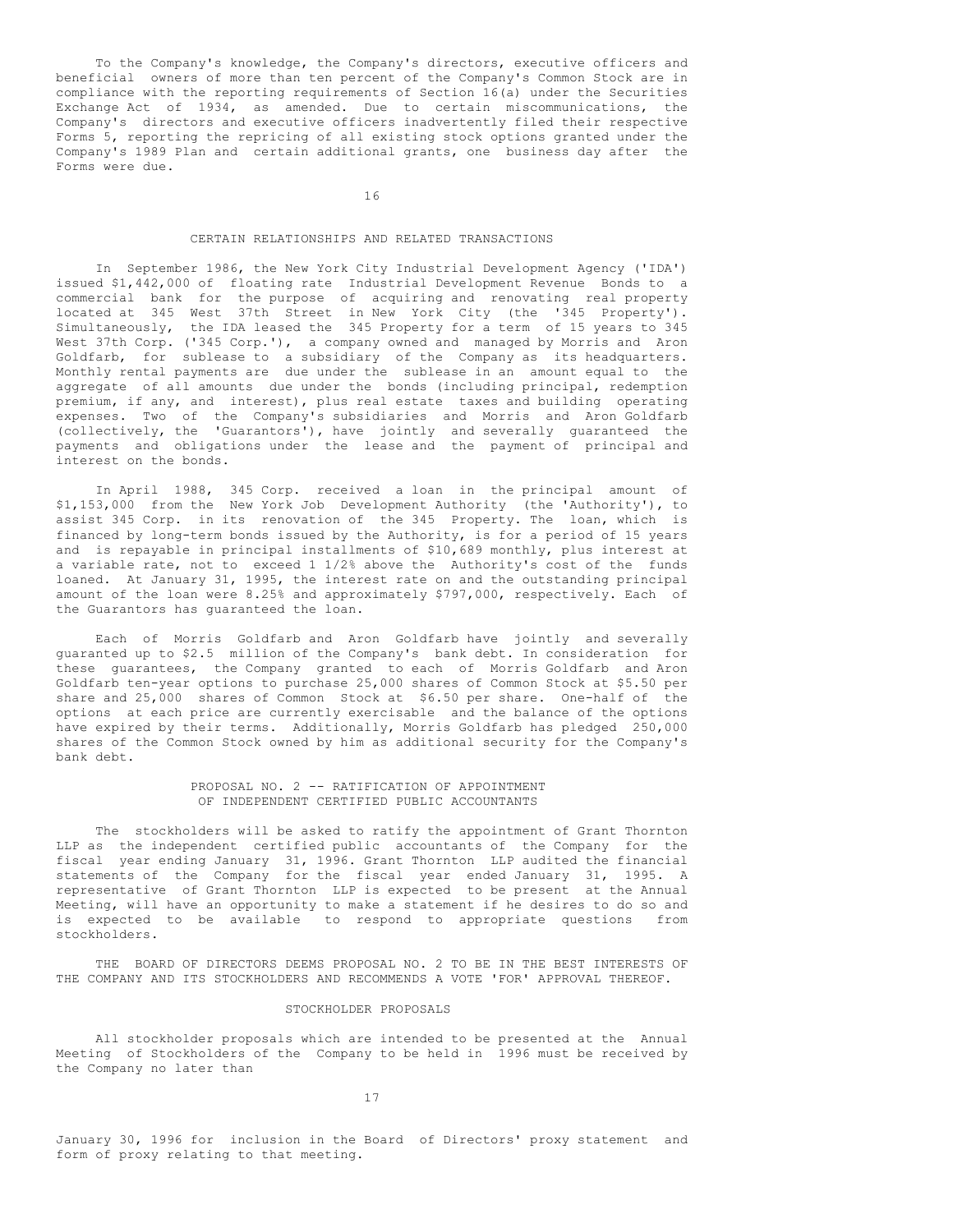#### OTHER BUSINESS

The Board of Directors knows of no other business to be acted upon at the Annual Meeting. However, if any other business properly comes before the Annual Meeting, it is the intention of the persons named in the enclosed proxy to vote on such matters in accordance with their best judgment.

The prompt return of your proxy will be appreciated and helpful in obtaining the necessary vote. Therefore, whether or not you expect to attend the Annual Meeting, please sign the proxy and return it in the enclosed envelope.

By Order of the Board of Directors

ALAN FELLER Secretary

Dated: May 30, 1995

A COPY OF THE COMPANY'S ANNUAL REPORT ON FORM 10-K WILL BE SENT WITHOUT CHARGE TO ANY STOCKHOLDER REQUESTING IT IN WRITING FROM: G-III APPAREL GROUP, LTD., ATTENTION: CORPORATE SECRETARY, 345 WEST 37TH STREET, NEW YORK, NEW YORK 10018.

## 18

#### APPENDIX 1

#### G-III APPAREL GROUP, LTD. THIS PROXY IS SOLICITED BY THE BOARD OF DIRECTORS FOR THE ANNUAL MEETING OF STOCKHOLDERS TO BE HELD ON JUNE 22, 1995

The undersigned, a stockholder of G-III Apparel Group, Ltd. (the 'Corporation'), hereby constitutes and appoints Morris Goldfarb, Aron Goldfarb and Alan Feller and each of them, the true and lawful proxies and attorneys-in-fact of the undersigned, with full power of substitution in each of them, to vote all shares of Common Stock of the Corporation which the undersigned is entitled to vote at the Annual Meeting of Stockholders of the Corporation to be held on Thursday, June 22, 1995, and at any and all adjournments or postponements thereof, as follows:

1. ELECTION OF DIRECTORS

- [ ] FOR the nominees listed below (except as [ ] WITHHOLDING AUTHORITY to vote for narked to the contrary below) all the nominees listed below marked to the contrary below)
- (INSTRUCTIONS: To withhold authority to vote for any individual nominee, strike a line through the nominee's name in the list below.)
- Nominees: Morris Goldfarb, Aron Goldfarb, Lyle Berman, Thomas J. Brosig, Alan Feller, Carl Katz, Willem van Bokhorst, Sigmund Weiss and George J. Winchell
	- 2. PROPOSAL TO RATIFY THE APPOINTMENT OF GRANT THORNTON LLP

[ ] FOR [ ] AGAINST [ ] ABSTAIN

3. In their discretion upon such other business as may properly come before the meeting and any and all adjournments and postponements thereof.

(Continued on reverse side.)

## (Continued)

Shares represented by this Proxy will be voted in accordance with the instructions indicated in items 1 and 2 above. IF NO INSTRUCTION IS INDICATED, THIS PROXY WILL BE VOTED FOR ALL LISTED NOMINEES FOR DIRECTORS AND FOR PROPOSAL 2.

Any and all proxies heretofore given by the undersigned are hereby revoked.